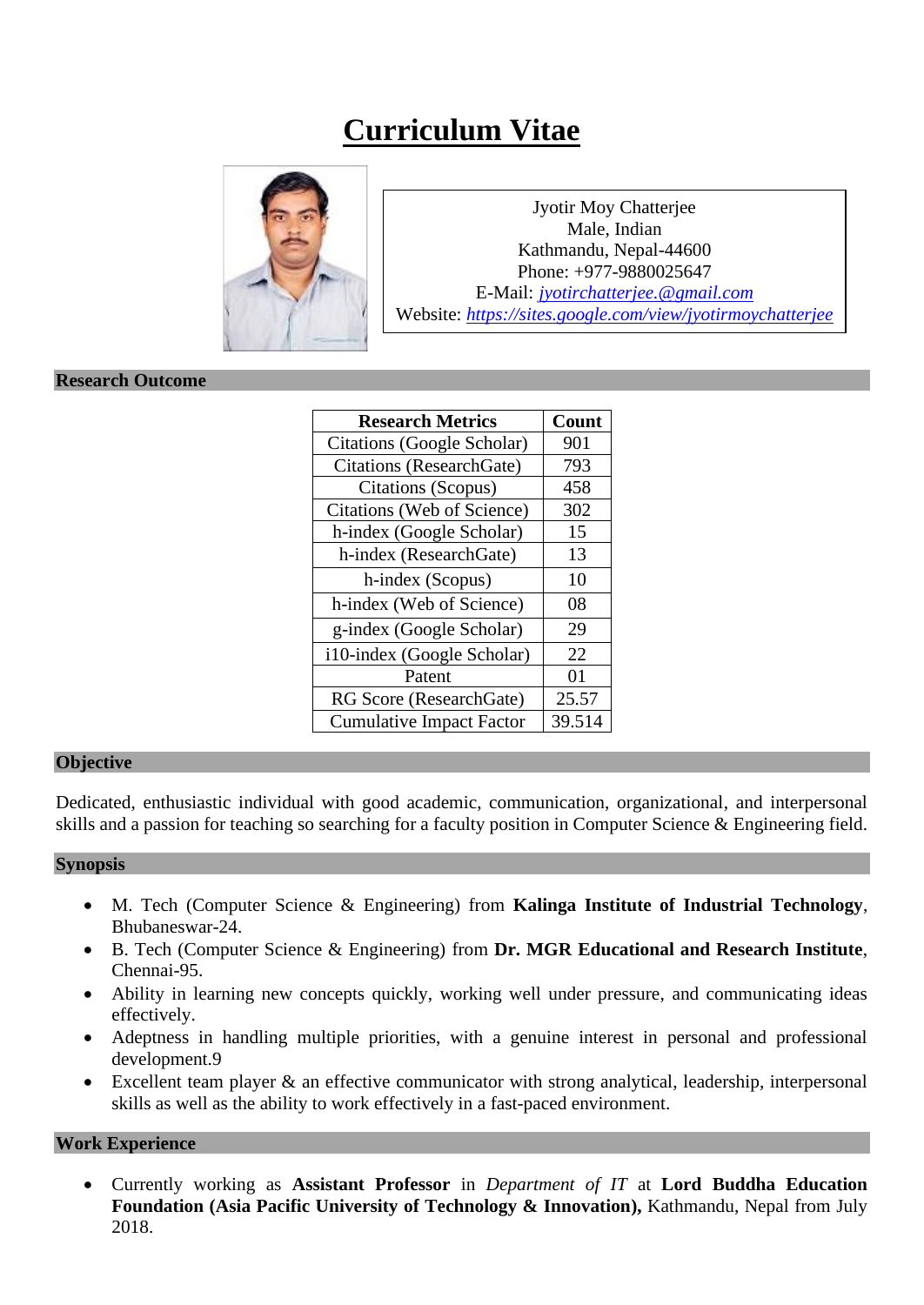- Worked as **Assistant Professor** in *Department of CSE* at **GD Rungta College of Engineering & Technology (Chhattisgarh Swami Vivekananda Technical University),** Bhilai from December 2016 till June 2018.
- Deputed as **Assistant Center Superintendent** for **CSVTU** University Examinations from February 2017 till June 2018.
- Deputed as **Vigilance Committee Membe**r for **GD-RCET**, Bhilai from 31.01.2018 till 08.06.2018.

#### **Achievements**

- 1. Got 3<sup>rd</sup> Rank from Nepal in Scimago Journal Ranks Ranking & HCERES 2019 Ranking.
- 2. Got 4<sup>th</sup> rank from Nepal in ABDC Journal Quality List 2019 Ranking & FMS Journal Rating Guide 2020 Ranking.
- 3. Got 7<sup>th</sup> Rank from Nepal in CABS Academic Journal Guide 2018 Ranking.
- 4. Got included in the World Scientist and University Rankings 2021 by AD Scientific Index Country Rank 14597) [https://www.adscientificindex.com/index.php?con=&tit=&q=jyotir+](https://www.adscientificindex.com/index.php?con=&tit=&q=jyotir)
- 5. Selected as Top 1% of reviewers in Computer Science on Publons global reviewer database 2019 powered by Web of Science Group.
- 6. Won 3rd prize for the online article titled "*Artificial Intelligence for Human Resource Operations" in Data Science Foundation*" [https://datascience.foundation/datatalk/artificial-intelligence-for](https://datascience.foundation/datatalk/artificial-intelligence-for-human-resource-operations)[human-resource-operations](https://datascience.foundation/datatalk/artificial-intelligence-for-human-resource-operations)
- 7. Best paper award for "*Fog Computing-Beginning of a New Era*" in PARAS 2017 (Parthivi College of Engineering & Management, Bhilai).
- 8. Winner of Best Concept Movie Award (Short-Film) in Intra College Cultural Fest CENOZOIC'11 in Chennai.

#### **Education**

| Year      | <b>Qualification</b>              | <b>University / Board</b>                   | % / CGPA   |
|-----------|-----------------------------------|---------------------------------------------|------------|
| 2014-2016 | M. Tech (Computer Science)        | Kalinga Institute of Industrial             | 8.27(CGPA) |
|           | $&$ Engineering)                  | Technology, Bhubaneswar-24                  |            |
| 2009-2013 | <b>B.</b> Tech (Computer Science) | Dr. MGR Educational and Research            | 7.61(CGPA) |
|           | $&$ Engineering)                  | Institute, Chennai-95                       |            |
| 2009      | Intermediate (Science)            | <b>Central Board of Secondary Education</b> | 61%        |
| 2006      | Matriculation                     | <b>Central Board of Secondary Education</b> | 61%        |

## **Technical Skills**

| Languages        | Java, $C_{++}$ , HTML                              |
|------------------|----------------------------------------------------|
| <b>RDBMS</b>     | Oracle, DB2                                        |
| OS               | Windows XP, 7, 8, Linux (Ubuntu)                   |
| Area of Interest | Data Mining, Machine Learning & Internet of Things |

#### **Certification and Training**

- IBM Certified Associate System Administrator Lotus Notes & Domino 8 in March 2012.
- ORACLE Database 10g Administrator Certified Associate in June 2012.
- 2-week training at INDIAN SCHOOL OF MINES, during Jan2011 in STUDY OF FUNDAMENTALS OF PROLOG AND LISP PROGRAMMING.
- 2-week training at Dr. MGR Educational and Research Institute University during, March 2012 in ASP.NET/.NET FRAMEWORK.

## **Subjects Taught**

Data Mining & Data Warehouse in B. E (CSE) 8<sup>th</sup> Semester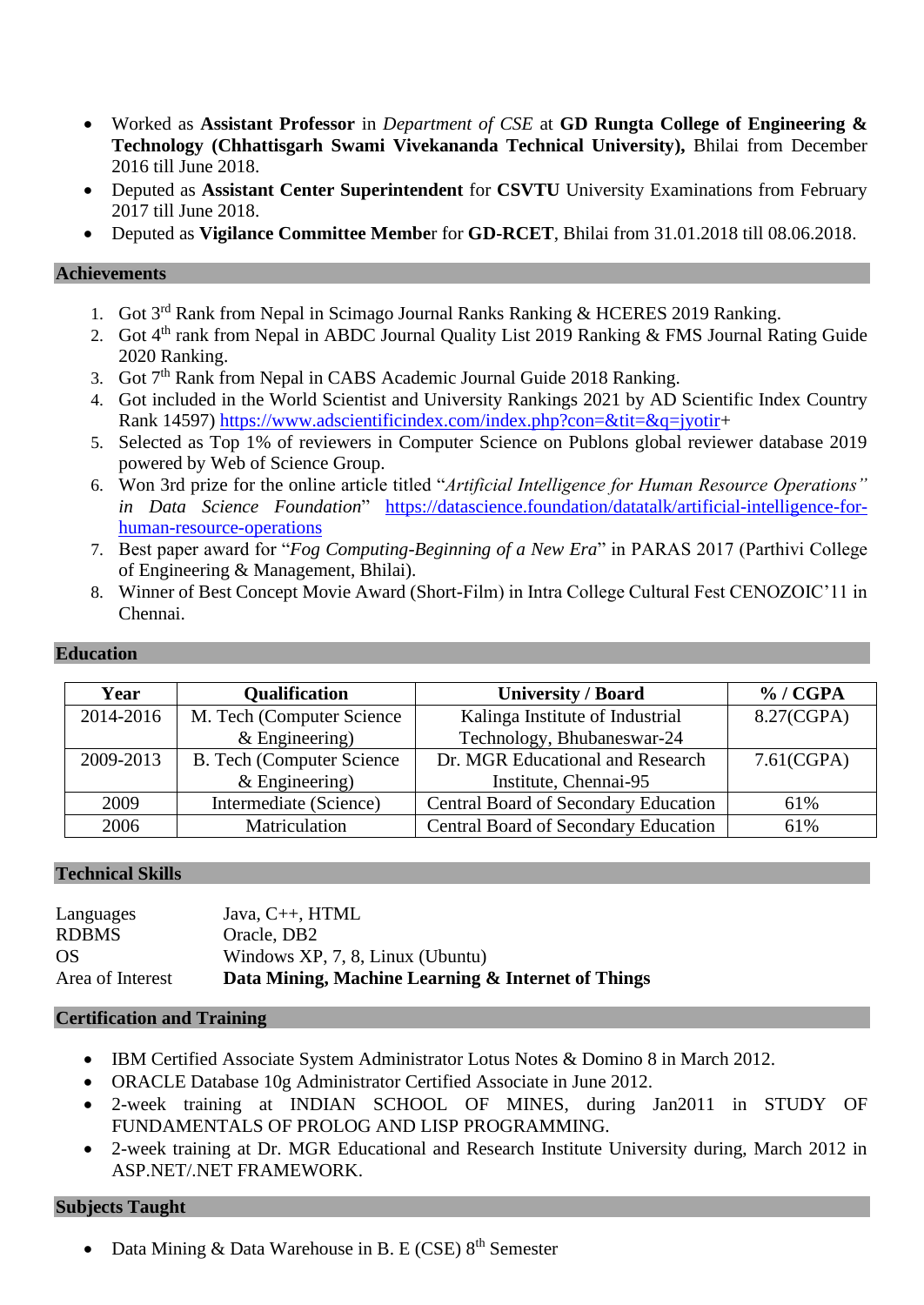- Enterprise Resource Planning in B. E (CSE)  $6<sup>th</sup>$  Semester
- Numerical Methods & Computer Programming in B.E. (Civil)  $5<sup>th</sup>$  Semester
- Operating Systems in B.E. (CSE)  $4<sup>th</sup>$  Semester
- Computer Concepts & Web Technology in B.E. (CSE)  $3^{rd}$  Semester
- Computer Fundamentals and Application in Diploma  $2<sup>nd</sup>$  Semester (Civil & Mechanical)
- Computer Basics in  $1<sup>st</sup>$  year (Diploma & B.E.)
- Research Methodology in Computer Engineering in M. Sc (ITM) 3<sup>rd</sup> Semester
- Managing Software & Developing Projects in M. Sc (ITM) 3rd Semester
- Software Design & Development in M. Sc (ITM)  $1<sup>st</sup>$  Semester
- Advanced Database in B. Sc  $(IT)$  6<sup>th</sup> Semester
- Investigation Research in B. Sc  $(TT)$  5<sup>th</sup> Semester
- Project Management in B. Sc  $(IT)$  5<sup>th</sup> Semester
- Research Methodology in Computing Technology in B. Sc  $(IT)$  4<sup>th</sup> Semester
- System Network Administration in B. Sc  $(IT) 3<sup>rd</sup>$  Semester
- Creativity & Innovation in B. Sc  $(IT)$  3<sup>rd</sup> Semester
- Operating System & Computer Architecture in B. Sc (IT)  $2<sup>nd</sup>$  Semester
- Research Methodology in Engineering & Technology in B. Sc (IT) in  $5<sup>th</sup>$  Semester
- Undergraduate Projects  $(IT)$  in  $6<sup>th</sup>$  Semester

# **Project & Thesis guidance**

- B.E project-05
- $\bullet$  B. Sc (IT)-31
- M. Tech project-02
- M. Sc  $(IT)$  20

# **Academic Projects & Thesis**

- 1. **Title:** Online Blood Donor Database
	- **Platform:** Eclipse IDE, IBM DB2, and IBM Web Sphere

**Description:** It is a 3-Tier application project. The whole objective of the project is an online edge for bringing mutually giving blood donors, blood banks that need blood. The primary objective of the project is to create an interactive Blood donor, Blood requesters, and Blood bank clinics. This web application is to be conceived in its current form as a dynamic site requiring constant updates both from the blood donors as well as the blood banks and is to enable blood donors (Volunteer) to place their profile and blood requesters (patients) to publish their requests.

- 2. **Title:** E-Health Care Advisor
	- **Platform:** IBM RAD and IBM DB2

**Description:** It is a 3-Tier application project. The main objective of this project is to implement a computer-based Healthcare Information System. This system will help the users to identify certain diseases by answering certain questions asked by the system. Based on the diagnose received the user will be getting some suggestions of medicines that are available at the local chemist without prescription with advice to visit the doctor. The system once ready should be able to train itself with the feedback given to it (Artificial Intelligence).

3. **M. Tech Thesis Title**: Privacy Preservation in Data-Intensive Environment **Platform:** MATLAB, R Studio, Minitab, ARX Data Anonymization Tool **Description:** Healthcare data frameworks have enormously expanded the accessibility of medicinal reports and profited human services administration and research work. In many cases, there are developing worries about protection in sharing restorative files. Protection procedures for the unstructured restorative content spotlight on recognition and expulsion of patient identifiers from the content, which might be lacking for safeguarding privacy and information utility. For medicinal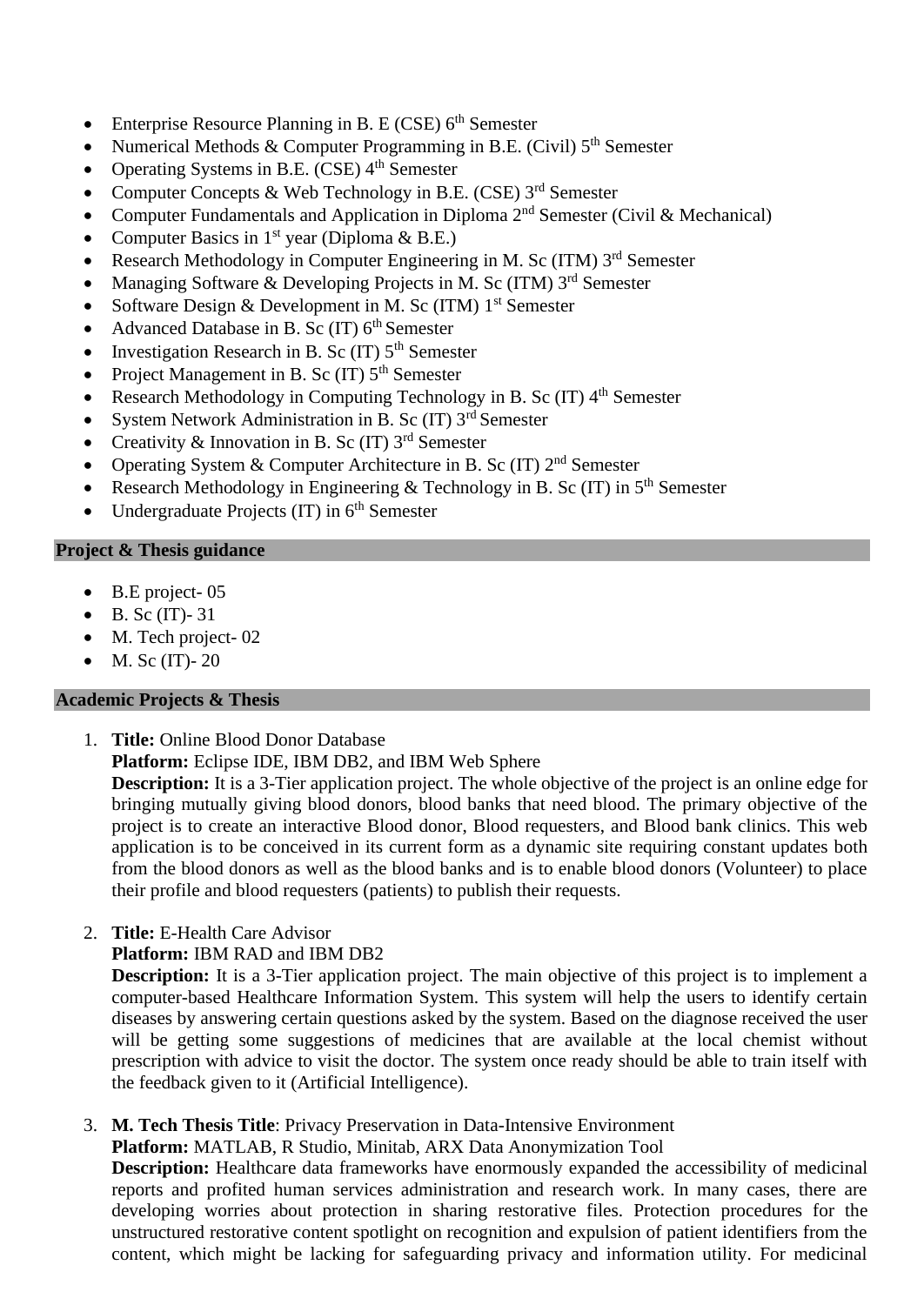services, maybe related exploration thinks about the therapeutic records of patients ought to be recovered from various destinations with various regulations on the divulgence of healthcare data. Considering delicate social insurance data, privacy protection is a significant concern, when patients' medicinal services information is utilized for exploration purposes. In this work, I have used feature selection for getting the best feature set to be selected for privacy preservation by using PCA (Principal Component Analysis). After that, I have used two methods K-anonymity and fuzzy method for providing privacy on medical databases in data-intensive environments. The results affirm that the proposed approach has better performance than those of the related works concerning factors such as highly sensitive data preservation with k-anonymity.

#### **Journal Publications (SCIE)**

## **2021**

- 1. R. Sujatha, B. Venkata Siva Krishna, Jyotir Moy Chatterjee, P. Rahul Naidu, NZ Jhanjhi, Challa Charita, Eza Nerin Mariya, Mohammed Baz. (2021). Prediction of Suitable Candidates for COVID-19 Vaccination. Intelligent Automation & Soft Computing (In Press). **(JCR IF 1.647)**
- 2. Khairandish, M. O., Sharma, M., Jain, V., Chatterjee, J. M., & Jhanjhi, N. Z. (2021). A Hybrid CNN-SVM Threshold Segmentation Approach for Tumor Detection and Classification of MRI Brain Images. IRBM. **(JCR IF 1.856)**
- 3. R. Sujatha, Jyotir Moy Chatterjee, NZ Jhanjhi, Thamer A. Tabbakh, and Zahrah A. Almusaylim. (2021). Heart Failure Patient Survival Analysis with Multi Kernel Support Vector Machine. Intelligent Automation & Soft Computing (In Press). **(JCR IF 1.647)**
- 4. Sujatha, R., Mareeswari, V., Chatterjee, J. M., Abd Allah, A. M., & Hassanien, A. E. (2021). A Bayesian Regularized Neural Network for Analyzing Bitcoin Trends. IEEE Access, 9, 37989-38000. **(JCR IF 3.367)**
- 5. Rathore, P. S., Chatterjee, J. M., Kumar, A., & Sujatha, R. (2021). Energy-efficient cluster head selection through relay approach for WSN. The Journal of Supercomputing, 1-27. **(JCR IF- 2.474)**
- 6. Sujatha, R., Chatterjee, J. M., Jhanjhi, N. Z., & Brohi, S. N. (2021). Performance of deep learning vs machine learning in plant leaf disease detection. Microprocessors and Microsystems, 80, 103615. **(JCR IF- 1.525)**

#### **2020**

- 7. Radhakrishnan, S., Lakshminarayanan, A. S., Chatterjee, J. M., & Hemanth, D. J. (2020). Forest data visualization and land mapping using support vector machines and decision trees. *Earth Science Informatics*, 1-19. **(JCR IF-2.878)**
- 8. Dhamodharavadhan S, Rathipriya R, and Jyotir M. Chatterjee. (2020). COVID-19 Mortality Prediction for India using Statistical Neural Network Models. *Frontiers in Public Health*,8. **(JCR IF-3.709)**
- 9. Iwendi, C., Bashir, A.K., Peshkar, A., Sujatha, R., Chatterjee, J.M., Pasupuleti, S., Mishra, R., Pillai, S., and Jo, O. (2020). COVID-19 Patient health prediction using boosted random forest algorithm. *Frontiers in public health*, 8, 357. **(JCR IF-3.709)**
- 10. Sujath, R., Chatterjee, J. M., & Hassanien, A. E. (2020). A machine learning forecasting model for COVID-19 pandemic in India. *Stochastic Environmental Research and Risk Assessment*, 1. **(JCR IF-3.379)**

- 11. Vu Viet Nguyen, Binh Thai Pham, Ba Thao Vu, Indra Prakash, Sudan Jha, Himan Shahabi, Ataollah Shirzadi, Dong Ba Nguyen, Raghvendra Kumar Agrawal, Jyotir Moy Chatterjee, Dieu Tien Bui. (2019). Hybrid Machine Learning Approaches for Landslide Spatial Prediction. *Forests* 10(2), 157. **(JCR IF-2.633)**
- 12. Pham Hai Son, Le Hoang Son, Sudan Jha, Raghvendra Kumar, Jyotir Moy Chatterjee (2019), "Governing Mobile Virtual Network Operators in Developing Countries", *Utilities Policy*, 56, 169 – 180. **(JCR IF-2.812)**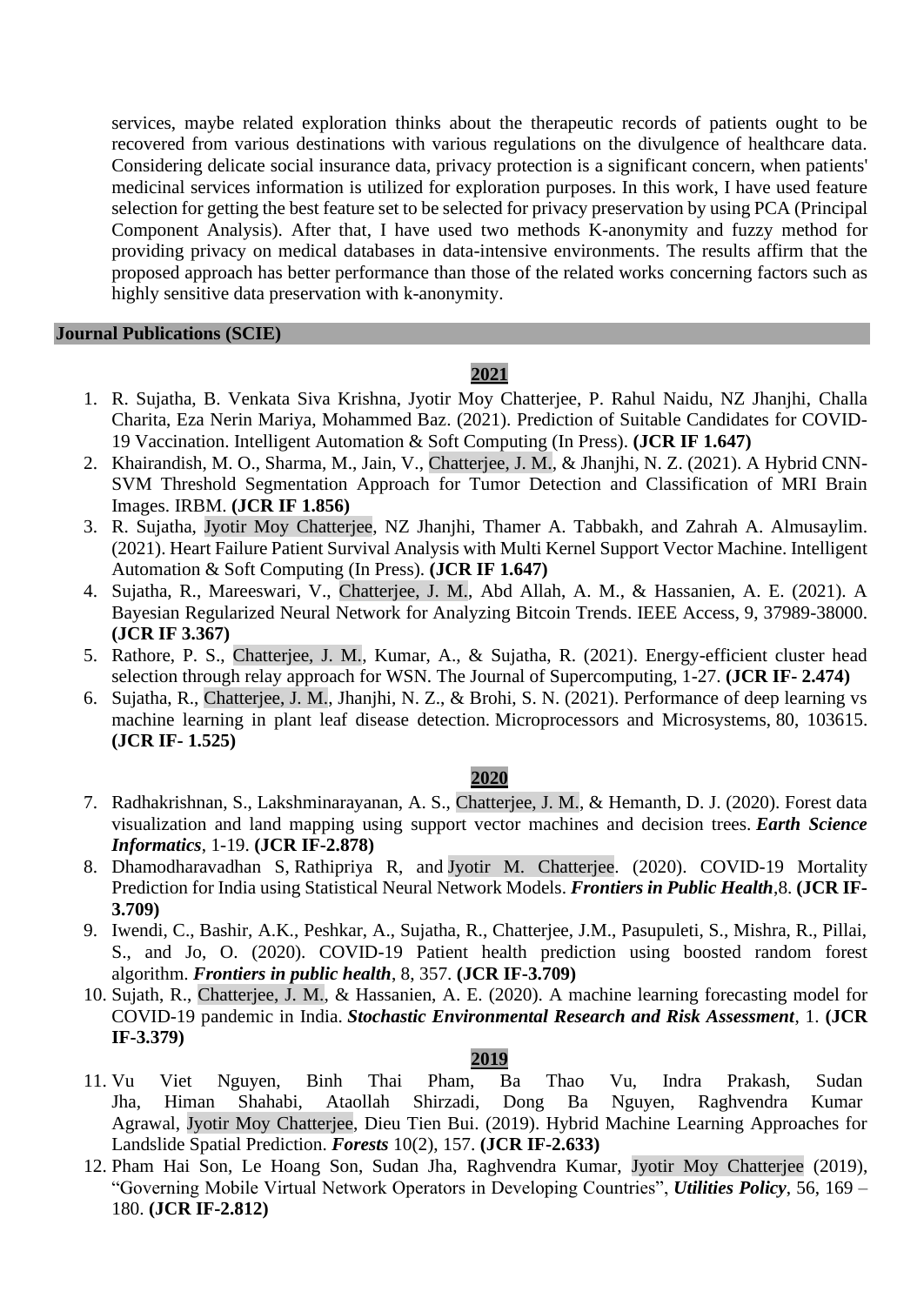13. Jha, S., Kumar, R., Chatterjee, J. M., & Khari, M. (2019). Collaborative handshaking approaches between internet of computing and internet of things towards a smart world: a review from 2009– 2017. *Telecommunication Systems*, 70(4), 617-634. **(JCR IF-2.314)**

## **2018**

14. Le Hoang Son, Francisco Chiclana, Raghavendra Kumar, Mamta Mittal, Manju Khari, Jyotir Moy Chatterjee, Sung Wook Baik (2018), "ARM-AMO: An Efficient Association Rule Mining Algorithm Based on Animal Migration Optimization", *Knowledge-Based Systems* **(JCR IF-8.038)**.

#### **Journal Publications (SCOPUS)**

## **2020**

- 15. R. Sujatha, Aakarsh Teja, Podapati Naveen, Jyotir Moy Chatterjee, Aarthy SL, Aboul Ella Hassanien. (2020). Web Application for Traffic Monitoring and Guidance. *Journal of System and Management Sciences (JSMS)*, 10(4), pp.1-14.
- 16. Sujatha R, Aarthy SL, Jyotir Moy Chatterjee, A. Alaboudi, NZ Jhanjhi. (2020). A Machine Learning Way to Classify Autism Spectrum Disorder. *International Journal of Emerging Technologies in Learning (iJET),* 16(6)*. (Q2 Scopus)*
- 17. Swain, Munmun, Kisan, Sumitra, Chatterjee, Jyotir Moy, Supramaniam Mahadevan, Mohanty, Sachi Nandan, Jhanjhi, NZ, Abdullah, Azween. (2020). Hybridized Machine Learning based Fractal Analysis Techniques for Breast Cancer Classification. *International Journal of Advanced Computer Science and Applications (IJACSA)*, 11(10), pp. 1-7. **(SCOPUS-ESCI Q4)**
- 18. Pattnaik, C. R., Mohanty, S. N., Mohanty, S., Chatterjee, J. M., Jana, B., & Diaz, V. G. (2020). A fuzzy multi-criteria decision-making method for purchasing life insurance in India. *Bulletin of Electrical Engineering and Informatics*, 10(1), 344-356 **(SCOPUS Q3)**.
- 19. E. P. Ephzibah, R. Sujatha, Jyotir Moy Chatterjee (2020). An Adaptive Neuro-Fuzzy Inference for Blockchain-based Smart Job Recommendation system. *International Journal of Information and Decision Sciences* **(SCOPUS-in press Q3)**.
- 20. Kumar, A., Chatterjee, J. M., & Díaz, V. G. (2020). A novel hybrid approach of SVM combined with NLP and probabilistic neural network for email phishing. *International Journal of Electrical & Computer Engineering* (2088-8708), 10 **(SCOPUS Q2)**.

## **2018**

21. Sudan Jha, Raghvendra Kumar, Le Hoang Son, Jyotir Moy Chatterjee, Manju Khari, Navneet Yadav, Florentin Smarandache (2018), "Neutrosophic soft set decision making for stock trending analysis", *[Evolving Systems](https://www.springer.com/engineering/computational+intelligence+and+complexity/journal/12530)* **(SCOPUS Q2)**.

## **2017**

22. Jyotir Moy Chatterjee, Le Hoang Son, Srijani Ghatak, Raghvendra Kumar, Manju Khari (2017), "BitCoin Exclusively Informational Money: A Valuable Review from 2010 to 2017", in *Quality & Quantity*, pp.1-18 **(SCOPUS Q2)**.

# **Journal Publications (Others)**

- 1. Shakya, V., Chatterjee, J. M., & Thakur, R. N. (2021). Network Security and Its Impact on Business Strategy: A Case Study on E-Commerce Site Daraz. Com. Network Security, 3(1).
- 2. Timsina, A., & Chatterjee, J. M. (2021). Technical Challenges with Adoption of IoT in Implementation of Smart Cities in Nepal. cities, 3(1).
- 3. Manandhar, B., & Chatterjee, J. M. The Impacts of Information System on Supply Chain Management on Selected Cement Companies of Nepal.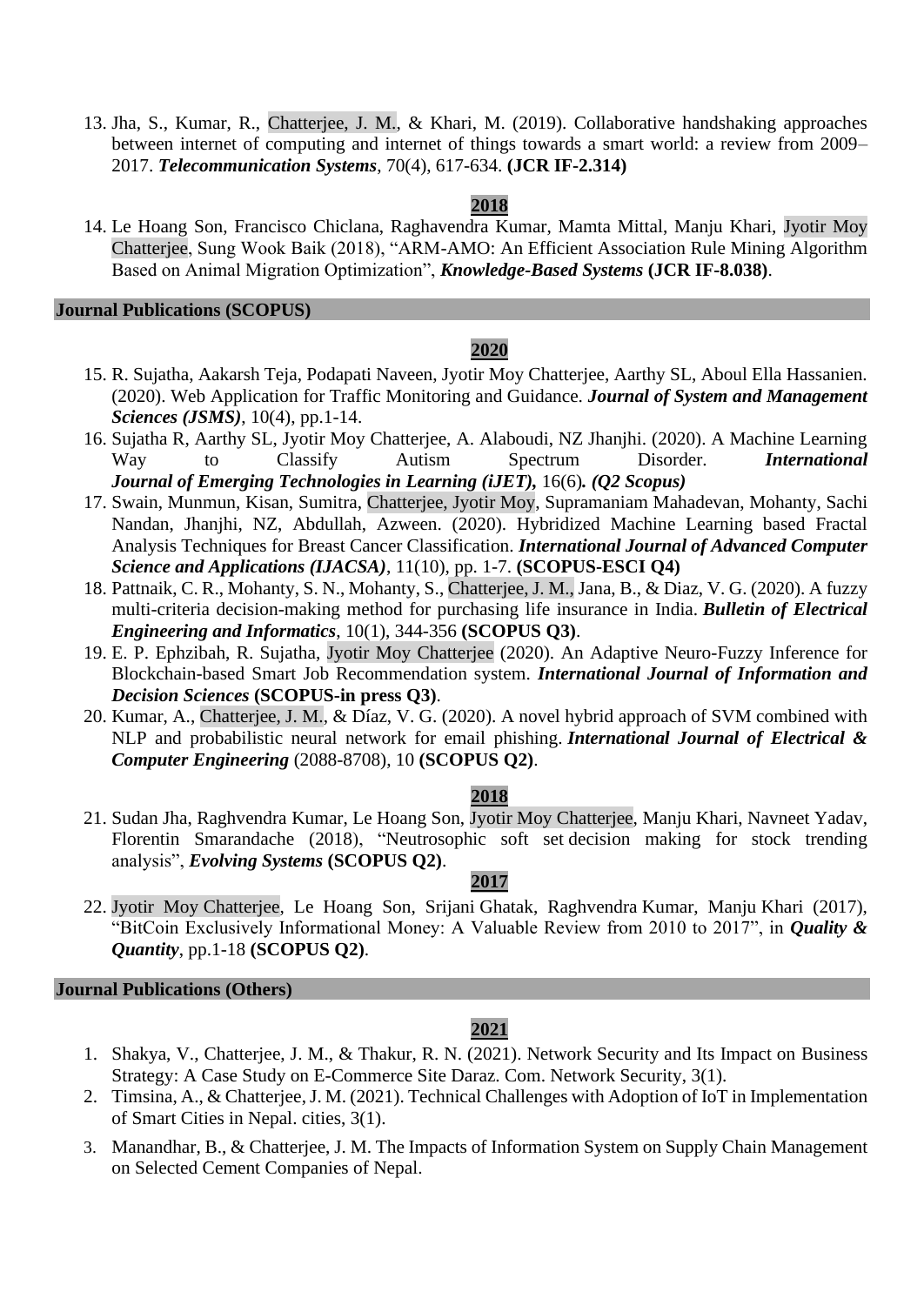#### **2020**

- 4. Jain, A., Kumar, A., Chatterjee, J. M., & Rathore, P. S. (2020). An assessment of classification with a hybrid methodology for neural network classifier against different classifier. **International Journal of Collaborative Intelligence, 2(2), 83-93**.
- 5. Aryal, B., & Chatterjee, J. M. (2020). Scope & Challenges of Mobile Number Portability in Nepal'. unpublished work, Asia Pacific University.
- 6. Sujatha, R., Chatterjee, J., & Hassanien, A. ella. (2020). A machine learning methodology for forecasting the COVID-19 cases in India. DOI: 10.36227/techrxiv. 12143685.v1
- 7. Chataut A, Chatterjee J. M, Rouniyar R. S. DEPRESSIKA: An Early Risk of Depression Detection through Opinions. Orient.J. Comp. Sci. and Technol;13(1).
- 8. Rouniyar, Rabi & Chatterjee, J. M. A Framework for Implementation Challenges in Bigdata Enabled Smart Health Monitoring System-A Study Focused in Nepal Context.

## **2019**

- 9. Giri S, Thakur R. N, Chatterjee J. M. QoS Priorities in ERP Implementation A Study of Manufacturing Industry of Nepal. Orient. J. Comp. Sci. and Technol; 12(4).
- 10. Buddhacarya, K., & Chatterjee, J. M. E-Governance in Nepal: The Challenges in The Implementation of The National Identity Card in Nepal.
- 11. Maharjan, R., & Chatterjee, J. M. Adoption and Impacts of Robots in Service Sectors of Nepal.
- 12. Sah, U. K., & Chatterjee, J. M. PLANTRECOG-An Approach of Automatic Plant Species Recognition by Leaf Using Convolution Neural Network (CNN).
- 13. Shrestha, Ranjit & Chatterjee, J. M. Heart Disease Prediction System Using Machine Learning.
- 14. Maharjan, R., & Chatterjee, J. M. Framework for Minimizing Cyber Security Issues in Banking Sector of Nepal.
- 15. Dongol, R., & Chatterjee, J. M. Robust Security Framework for Mitigating Cyber Threats in Banking Payment System: A Study of Nepal.
- 16. Abhishek Kumar, Jyotir Moy Chatterjee, Pramod Rathore (2019). Smartphone confrontational applications and security issues. *International Journal of Risk and Contingency Management (IJRCM) 9(2).*
- 17. Yadav, M., & Chatterjee, J. M. (2018). Study of Privacy Issues in Internet of Things. **Global Journal on Application of Data Science and Internet of Things** [ISSN: 2581-4370 (online)], 2(2).
- 18. Chatterjee, J. M. (2018). Bioinformatics Using Machine Learning. *Global Journal of Internet Interventions and IT Fusion*, 1(1).

- 19. Chatterjee, J.M., Kumar, R., Pattnaik, P.K., Solanki, V.K., & Zaman, N. (**2018**). Privacy preservation in the data-intensive environment, *Tourism & Management Studies*, 14(2), 72-79 (**SciELO-WoS**).
- 20. Acharya, B., Jena, A. K., Chatterjee, J. M., Kumar, R., & Le, D. N. (2019). NoSQL Database Classification: New Era of Databases for Big Data. *International Journal of Knowledge-Based Organizations (IJKBO)*, *9*(1), 50-65. **(ACM DL)**
- 21. Chatterjee, J. M., Kumar, R., Khari, M., Hung, D. T., & Le, D. N. (2018). Internet of Things based system for Smart Kitchen.
- 22. Govind Narayan, Jyotir Moy Chatterjee, "Intrusion Detection Based on Anomaly Using Artificial Neural Network ", Volume 6, Issue VI, *International Journal for Research in Applied Science and Engineering Technology (IJRASET)* Page No:11-14, ISSN: 2321-9653.
- 23. Govind Narayan, Jyotir Moy Chatterjee, "A Review on Intrusion Detection System and Various Attacks on Network", Volume 6, Issue VI, *International Journal for Research in Applied Science and Engineering Technology (IJRASET)* Page No:46-50, ISSN: 2321-9653.
- 24. Chatterjee, Jyotir Moy, "IoT with Big Data Framework using Machine Learning Approach", *International Journal of Machine Learning and Networked Collaborative Engineering*, Vol. 02 No. 02, 2018, pp. 073–082.
- 25. Raghvendra Kumar, Dac-Nhuong Le, Jyotir Moy Chatterjee, "Validation Lamina for maintaining confidentiality within the Hadoop", in *International Journal of Information Engineering and Electronic Business***,** Vol-10(2), pp.42-50, Mar 2018.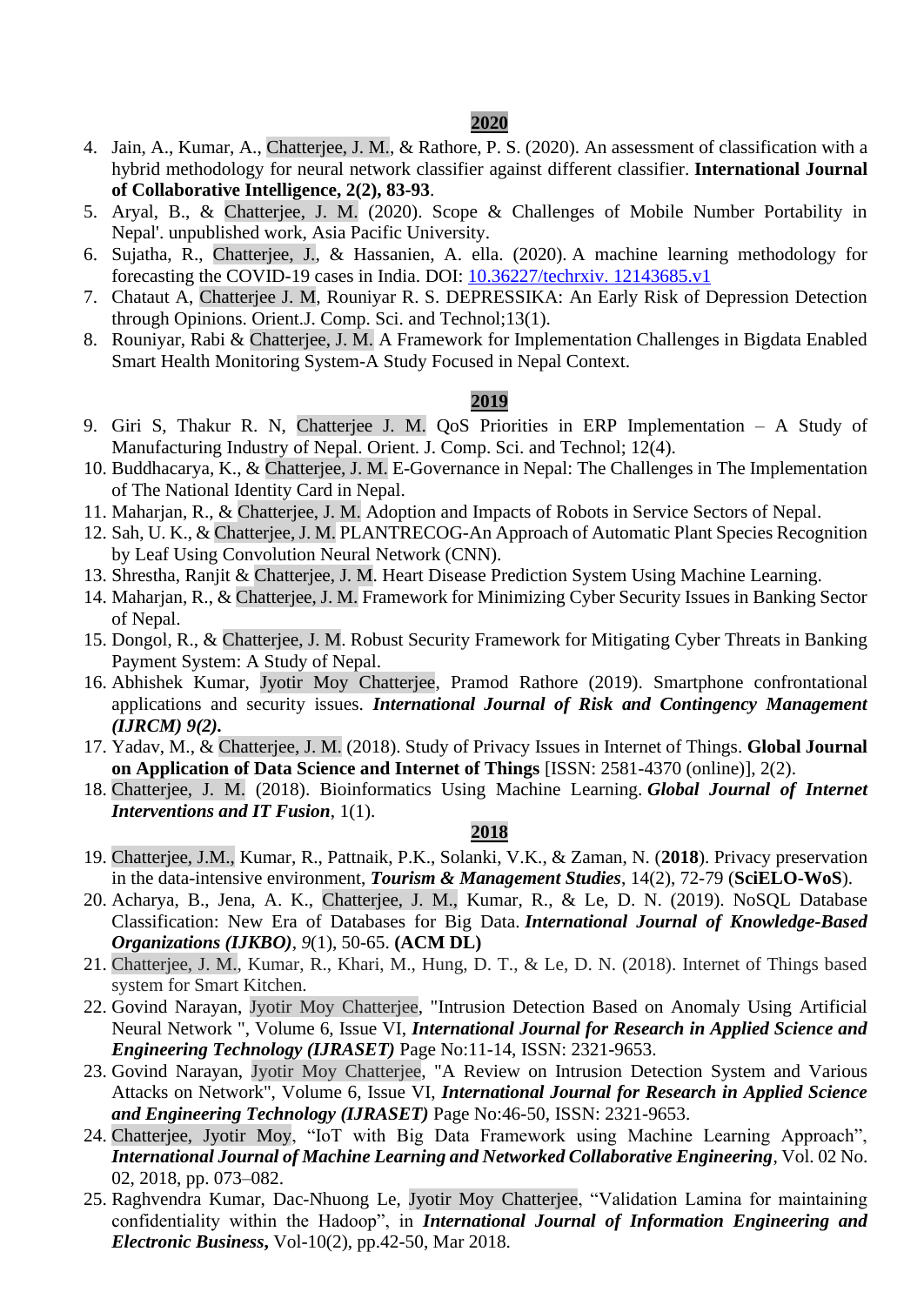- 26. Shrinkhala Shinghai and Jyotir Moy Chatterjee "*Quantum Computing: The Future of Computing*", in *International Journal of Engineering Research & Technology (NCANA-2018)*, Volume-6, Issue-01, January 2018, pp.01-04.
- 27. Somesh Kumar Dewangan and Jyotir Moy Chatterjee "*Nanotechnology: A Revolution in Technology*", in *International Journal of Engineering Research & Technology (NCANA-2018)*, Volume-6, Issue-01, January 2018, pp.33-35.

- 28. Jyotir Moy Chatterjee "*Fog Computing: Beginning of a New Era in Cloud Computing*", in **International Research Journal of Engineering & Technology**, Volume-4, Issue-05, May 2017, pp. 735-740.
- 29. Jyotir Moy Chatterjee "*Privacy Preservation in Data Centric Environment: Analysis and Segregation*", in **International Journal of Engineering Research & Technology**, Volume-6, Issue-05, May 2017, pp.56-62.
- 30. Manju Khari, Raghvendra Kumar, Dac-Nhuong Le, Jyotir Moy Chatterjee, "*Interconnect Network on Chip Topology in Multi-Core Processors: A Comparative Study*", in **International Journal of Computer Network and Information Security,** Vol-9(11), pp.52-62, Nov 2017.
- 31. Jyotir Moy Chatterjee, Somesh Dewangan, "Nanocomputing & Its Future Trends", *International Journal of Advance Computational Engineering and Networking (IJACEN)*, Volume-5, Issue-11, pp 1-2, Nov-2017.
- 32. Pranali Foley, Jyotir Moy Chatterjee, "Association Rule Mining using Negative Association Rule Mining (NARM)", *International Journal of Advance Computational Engineering and Networking (IJACEN)*, Volume-5, Issue-11, pp 3-6, Nov-2017.
- 33. Somesh Kumar Dewangan, Jyotir Moy Chatterjee, Pintu Sahu, "A Study of Web Based Blood Donation System", *International Journal of Advance Computational Engineering and Networking (IJACEN)*, Volume-5, Issue-11, pp 20-21, Nov-2017.
- 34. Somesh Dewangan, Shivendra Shivani, Lokesh Singh, Siddharth Choubey, Jyotir Moy Chatterjee, "Using Strength Factors Fingerprint Verification based Ridges", *International Journal of Advance Computational Engineering and Networking (IJACEN)*, Volume-5, Issue-11, pp 22-27, Nov-2017.
- 35. Jyotir Moy Chatterjee, Somesh Dewangan, "Bio Computers Trends & Applications*", International Journal of Advance Computational Engineering and Networking (IJACEN)*, Volume-5, Issue-11, pp 28-32, Nov-2017.
- 36. Somesh Kumar Dewangan, Jyotir Moy Chatterjee, Srijani Ghatak, "To Study on Remotely Sensed Image Intelligent Interpreation", *International Journal of Advance Computational Engineering and Networking (IJACEN)*, Volume-5, Issue-11, pp 42-44, Nov-2017.
- 37. Somesh Kumar Dewangan, Siddharth Choubey, Jyotir Moy Chatterjee, Shajid Ansari, "A Survey on Remote Sensing Network", *International Journal of Advance Computational Engineering and Networking (IJACEN)*, Volume-5, Issue-11, pp 45-47, Nov-2017.
- 38. Aarti Prajapati, Arpita Sen, Roshni Meravi, Jyotir Moy Chatterjee, "Green Computing: Trends and Applications", *International Journal of Advance Computational Engineering and Networking (IJACEN)*, Volume-5, Issue-11, pp 48-50, Nov-2017.
- 39. Srijani Ghatak, Jyotir Moy Chatterjee, Ritesh Kumar Ram, Somesh Dewangan,"A scrutinized Study on Robotics Mechanism & Capability Evaluation", *International Journal of Advance Computational Engineering and Networking (IJACEN)*, Volume-5, Issue-11, pp 60-62, Nov-2017.
- 40. Somesh Kumar Dewangan, Jyotir Moy Chatterjee, "A Study Report on Image Segmentation Techniques", *International Journal of Advance Computational Engineering and Networking (IJACEN)*, Volume-5, Issue-11, pp 71-75, Nov-2017.
- 41. Gagandeep Kaur and Jyotirmoy Chhaterji, "Study of Techniques used for Medical Image Segmentation", in *International Journal of Informative & Futuristic Research*, Vol.5(1), pp.8701- 8709
- 42. Gagandeep Kaur and Jyotirmoy Chhaterji "*A survey on Medical Image Segmentation*", in **International Journal of Science & Research**, Volume-6, Issue-05, May 2017, pp.1305-1311.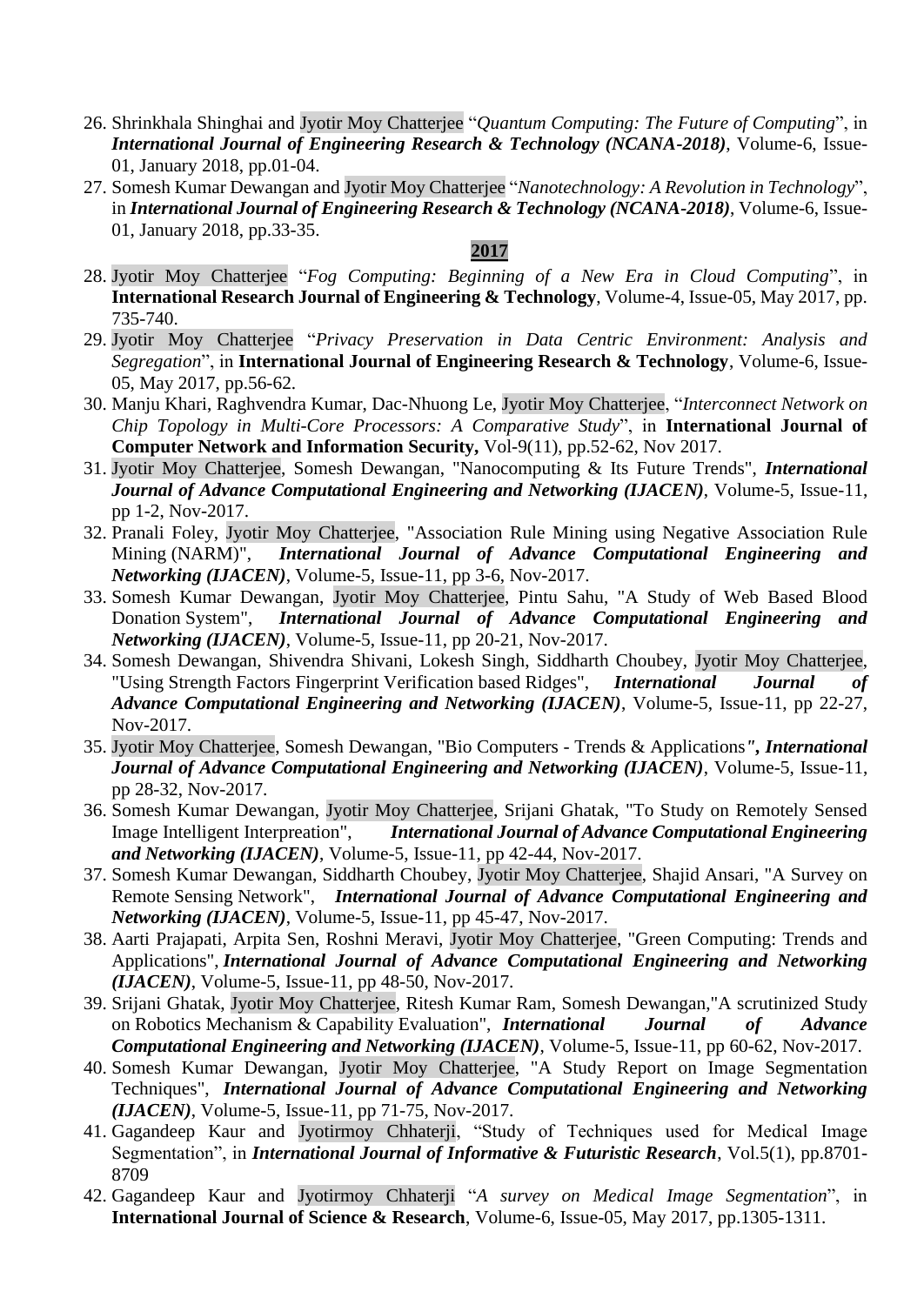43. Shrinkhala Singhai, Nagma Afroz, Jyotir Moy Chatterjee, "*Fog Computing-The Beginning of a New Era*" in *International Seminar on Utilization of Non-Conventional Energy Sources for Sustainable Development of Rural Areas*.

#### **Conference Publications**

# **2021**

1. Pandey, A. K., Janghel, R. R., Kumar, S. S., Kumar, T. S., & Moy, J. (2021, January). CoronaGo Website Integrated with Chatbot for COVID-19 Tracking. In CEUR Workshop Proceedings (Vol. 2786).

*Weblink:* http://ceur-ws.org/Vol-2786/Paper62.pdf

# **2020**

2. Kumar A., Chatterjee J.M., Choudhuri A., Rathore P.S. (2020) A Collaborative Method for Minimizing Tampering of Image with Commuted Concept of Frazile Watermarking. In: Smys S., Iliyasu A.M., Bestak R., Shi F. (eds) New Trends in Computational Vision and Bio-inspired Computing. ICCVBIC 2018. Springer, Cham. *Weblink:* [https://doi.org/10.1007/978-3-030-41862-5\\_100](https://doi.org/10.1007/978-3-030-41862-5_100)

## **2018**

3. S. Garg, J. Moy Chatterjee and R. Kumar Agrawal, "Design of a Simple Gas Knob: An Application of IoT," *2018 International Conference on Research in Intelligent and Computing in Engineering (RICE-IEEE)*, San Salvador, El Salvador, 2018, pp. 1-3. *Weblink:* [https://ieeexplore.ieee.org/abstract/document/8509034.](https://ieeexplore.ieee.org/abstract/document/8509034)

#### **Book Publications (Authored)**

# **2019**

1. Dac-Nhuong Le, Abhishek Kumar Pandey, T.V.M. Sairam, Pramod Singh Rathore, Jyotir Moy Chatterjee, "Network Modeling, Simulation and Analysis in MATLAB: Theory and Practices**",**  *Scrivener Publishing, Wiley, USA*. ISBN: 978-1-119-63143-9. 376 Pages. *Weblink:* <https://onlinelibrary.wiley.com/doi/book/10.1002/9781119631477>

# **2018**

- 2. Dac-Nhuong Le, Raghvendra Kumar, Nguyen Gia Nhu and Jyotir Moy Chatterjee, (**2018**), Cloud Computing Virtualization, *Scrivener Publishing, Wiley, USA*. ISBN: 978-1-119-48790-6. 250 pages. *Weblink:* <https://onlinelibrary.wiley.com/doi/book/10.1002/9781119488149>
- 3. Le, D. N., Kumar, R., & Chatterjee, J. M. (2018). Introductory Concepts of Wireless Sensor Network. Theory and Applications. *GRIN Verlag*. *Weblink:* <https://www.grin.com/document/385908>

## **Book Publications (Edited)**

# **2021**

1. Uzzal Sharma, Parma Nand, Jyotir Moy Chatterjee, Vishal Jain, Noor Zaman Jhanjhi, R. Sujatha, "Cyber Physical System: Emerging Technologies and Applications", ISBN: 978-1-119-83619-3, 350 pages. *Weblink:* [https://www.wiley.com/en-](https://www.wiley.com/en-np/Cyber+Physical+System%3A+Emerging+Technologies+and+Applications-p-9781119836193)

[np/Cyber+Physical+System%3A+Emerging+Technologies+and+Applications-p-9781119836193](https://www.wiley.com/en-np/Cyber+Physical+System%3A+Emerging+Technologies+and+Applications-p-9781119836193)

2. Vishal Jain, Jyotir Moy Chatterjee, Hadi Hedayati, Salahddine Krit and Omer Deperlioglu, "Deep Learning for Personalised Healthcare Services", ISBN: 9783110708127, 252 pages.

*Weblink:* <https://www.degruyter.com/document/isbn/9783110708127/html>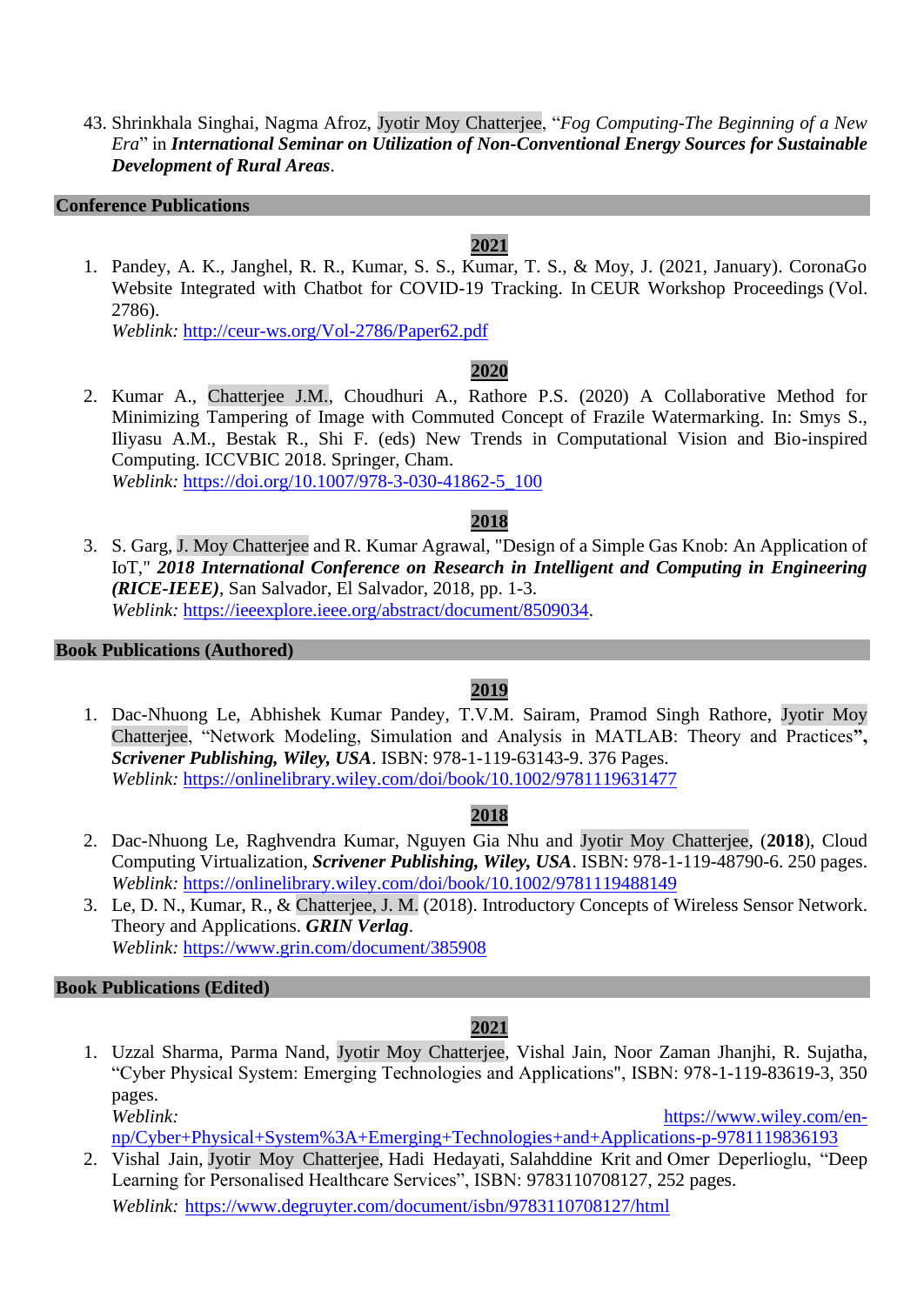- 3. Nandan Mohanty, Sachi, Chatterjee, Jyotir Moy, Satpathy, Suneeta, "Internet of Things and Its Applications", ISBN:978-3-030-77528-5, 650 pages. *Weblink:* <https://www.springer.com/gp/book/9783030775278>
- 4. Sachi Nandan Mohanty, Jyotir Moy Chatterjee, Monika Mangla, Suneeta Satpathy, Sirisha Potluri, "Machine Learning Approach for Cloud Data Analytics in IoT", Wiley, ISBN: 978-1-119-78580-4, 528 pages.

*Weblink:*[https://www.wiley.com/en-](https://www.wiley.com/en-np/Machine+Learning+Approach+for+Cloud+Data+Analytics+in+IoT-p-9781119785804)

[np/Machine+Learning+Approach+for+Cloud+Data+Analytics+in+IoT-p-9781119785804](https://www.wiley.com/en-np/Machine+Learning+Approach+for+Cloud+Data+Analytics+in+IoT-p-9781119785804)

- 5. Vishal Jain, Jyotir Moy Chatterjee, Ankita Bansal, Abha Jain," Semantic Web for Effective Healthcare Systems", Wiley, ISBN: 978-1-119-76229-4, 350 pages. *Weblink:* [https://www.wiley.com/en-np/Semantic+Web+for+Effective+Healthcare+Systems-p-](https://www.wiley.com/en-np/Semantic+Web+for+Effective+Healthcare+Systems-p-9781119762294)
- [9781119762294](https://www.wiley.com/en-np/Semantic+Web+for+Effective+Healthcare+Systems-p-9781119762294) 6. Gurinder Singh, Vishal Jain, Jyotir Moy Chatterjee, Loveleen Gaur, "Cloud and IoT-Based Vehicular Ad Hoc Networks", Wiley, ISBN: 978-1-119-76182-2, 432 pages. *Weblink:* [https://www.wiley.com/en-np/Cloud+and+IoT+Based+Vehicular+Ad+Hoc+Networks-p-](https://www.wiley.com/en-np/Cloud+and+IoT+Based+Vehicular+Ad+Hoc+Networks-p-9781119761822)
- [9781119761822](https://www.wiley.com/en-np/Cloud+and+IoT+Based+Vehicular+Ad+Hoc+Networks-p-9781119761822) 7. Vishal Jain, Jyotir Moy Chatterjee, Abhishek Kumar Pandey, Pramod Singh Rathore, "Internet of Things and Machine Learning in Agriculture Technological Impacts and Challenges", *De Gruyter Frontiers in Computational Intelligence, 8.*

*Weblink:* https://www.degruyter.com/view/title/575114?rskey=r7wFqS&result=1

# **2020**

- 8. Nandan Mohanty, S., Saxena, S.K., Satpathy, S., Chatterjee, J.M., "Application of Artificial Intelligence in COVID-19", *Springer Nature Singapore*. *Weblink:* <https://www.springer.com/gp/book/9789811573163>
- 9. Rashmi Agrawal, Jyotir Moy Chatterjee, Abhishek Kumar Pandey, Pramod Singh Rathore, Dac-Nhuong Le "Machine Learning for Healthcare: Handling and Managing Data", *CRC Press (Taylor & Francis Group.*

*Weblink:* [https://www.routledge.com/Machine-Learning-for-Healthcare-Handling-and-Managing-](https://www.routledge.com/Machine-Learning-for-Healthcare-Handling-and-Managing-Data/Agrawal-Chatterjee-Kumar-Rathore-Le/p/book/9780367352332)[Data/Agrawal-Chatterjee-Kumar-Rathore-Le/p/book/9780367352332](https://www.routledge.com/Machine-Learning-for-Healthcare-Handling-and-Managing-Data/Agrawal-Chatterjee-Kumar-Rathore-Le/p/book/9780367352332)

10. Pethuru Raj, Jyotir Moy Chatterjee, Abhishek Kumar, B. Balamurugan, "Internet of Things Use Cases for the Healthcare Industry", *Springer Nature Switzerland,* ISBN: 978-3-030-37525-6, 280 pages, doi: 10.1007/978-3-030-37526-3*.* 

*Weblink:* <https://www.springer.com/gp/book/9783030375256>

- 11. Vishal Jain, Jyotir Moy Chatterjee, "Machine Learning with Healthcare Perspective", *Springer Nature Switzerland,* ISBN: 978-3-030-40849-7, 401 pages, doi: 10.1007/978-3-030-40850-3. *Weblink:* <https://link.springer.com/book/10.1007/978-3-030-40850-3>
- 12. Rashmi Agrawal, Jyotir Moy Chatterjee, Abhishek Kumar, Pramod Rathore, "Blockchain Technology and the Internet of Things", *Apple Academic Press (CRC Press), Taylor & Francis Group.* ISBN-9781771888974, 498 pages.

*Weblink:* [http://www.appleacademicpress.com/blockchain-technology-and-the-internet-of-things](http://www.appleacademicpress.com/blockchain-technology-and-the-internet-of-things-challenges-and-applications-in-bitcoin-and-security/9781771888974)[challenges-and-applications-in-bitcoin-and-security/9781771888974](http://www.appleacademicpress.com/blockchain-technology-and-the-internet-of-things-challenges-and-applications-in-bitcoin-and-security/9781771888974)

- 13. Sachi Nandan Mohanty, Jyotir Moy Chatterjee, Sarika Jain, Ahmed A. Elnger, Priya Gupta, "Recommender System with Machine Learning & Artificial Intelligence: Practical Tools & Applications in Medical & Agricultural Domain"*, Scrivener Publishing, Wiley, USA. Weblink:* <http://www.scrivenerpublishing.com/cart/title.php?id=526#desc>
- 14. Vishal Jain, Ritika Wason, Jyotir Moy Chatterjee, Dac-Nhuong Le, "Ontology-Based Information Retrieval for Health Care Systems"*, Scrivener Publishing, Wiley, USA. Weblink:* <http://www.scrivenerpublishing.com/cart/title.php?id=530>

# **2019**

15. Pramod Rathore, Jyotir Moy Chatterjee, Rashmi Agrawal, Abhishek Kumar, "Innovation, Opportunities and Challenges in Applied Artificial Intelligence, Data Science & Machine Learning, *Eureka Publication - Pune; First Edition (2019).* ISBN: 978-8194050209.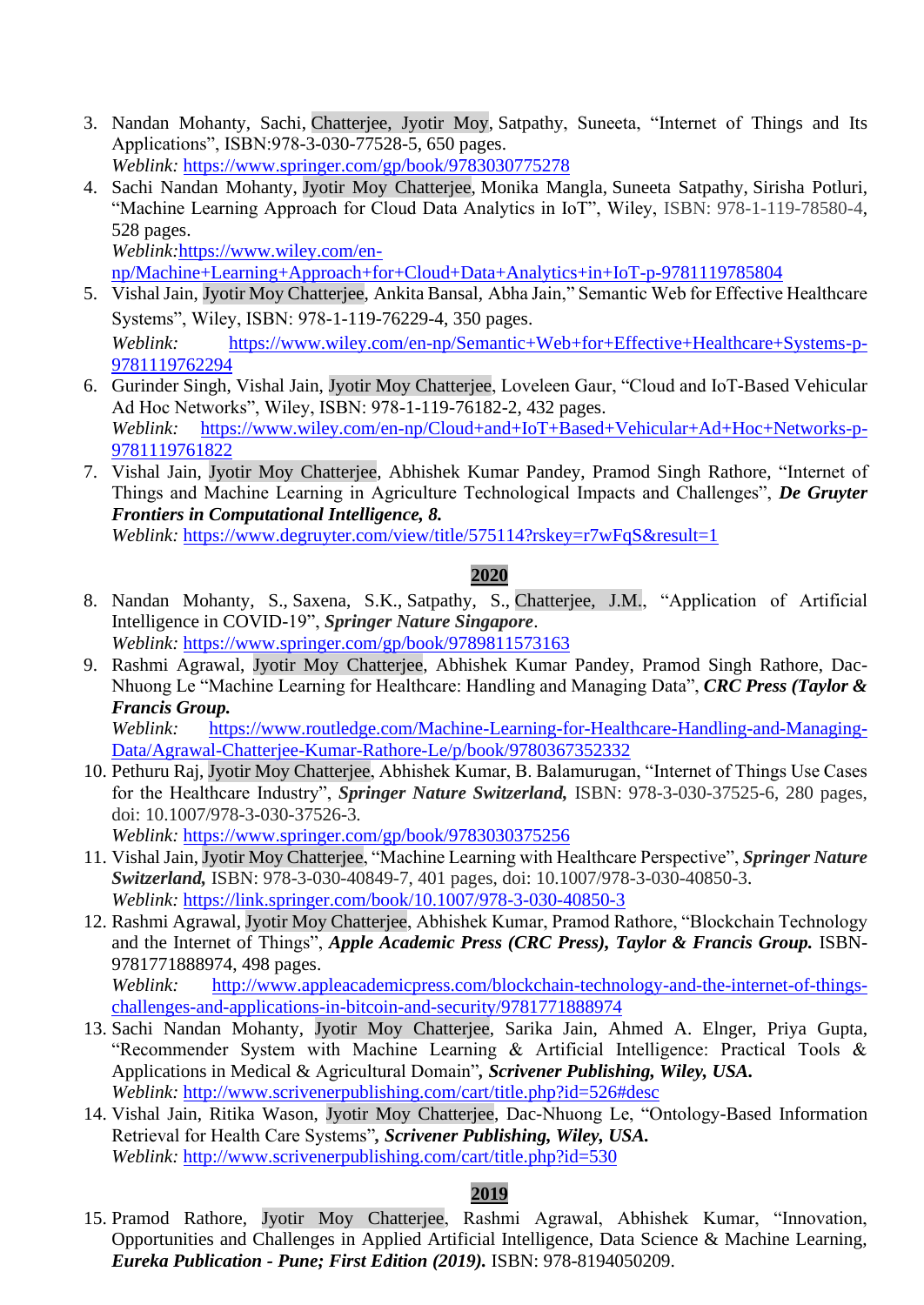*Weblink:* [https://www.amazon.in/Innovation-Opportunities-Challenges-Artificial-](https://www.amazon.in/Innovation-Opportunities-Challenges-Artificial-Intelligence/dp/8194050200)[Intelligence/dp/8194050200](https://www.amazon.in/Innovation-Opportunities-Challenges-Artificial-Intelligence/dp/8194050200)

16. Dac-Nhuong Le, Raghvendra Kumar, Brojo Kishore Mishra, Manju Khari and Jyotir Moy Chatterjee, "Cyber Security in Parallel and Distributed Computing: Concept, Techniques, Applications and Case studies", *Scrivener Publishing, Wiley, USA*. ISBN: 978-1-119-48805-7. 294 pages. *Weblink:* <https://onlinelibrary.wiley.com/doi/book/10.1002/9781119488330>

## **Thesis Converted into Book**

## **2020**

- 1. Poshan Prasad Thakur & Jyotir Moy Chatterjee, "Disruption and Opportunities for using Blockchain in banking sector: Blockchain in banking sector of Nepal", *LAP LAMBERT Academic Publishing, Italy*. ISBN: 978-613-9-92828-6. 84 Pages. *Weblink:*[https://www.morebooks.de/store/gb/book/disruption-and-opportunities-for-using](https://www.morebooks.de/store/gb/book/disruption-and-opportunities-for-using-blockchain-in-banking-sector/isbn/978-613-9-92828-6)[blockchain-in-banking-sector/isbn/978-613-9-92828-6](https://www.morebooks.de/store/gb/book/disruption-and-opportunities-for-using-blockchain-in-banking-sector/isbn/978-613-9-92828-6)
- *2.* Jyotir Chatterjee, Shrijana Basnet, R. N. Thakur (2019), Technical Challenges and Future Scope of Smart Traffic Management System Adoption in Kathmandu, Nepal, *Munich, GRIN Verlag*. *Weblink:* <https://www.grin.com/document/538549>

#### **Book Chapters**

# **2021**

- 1. Sujatha, R., & Chatterjee, J. M. (2021). Role of Artificial Intelligence in COVID-19 Prediction Based on Statistical Methods. In Applications of Artificial Intelligence in COVID-19 (pp. 73-97). Springer, Singapore.
- 2. Satpathy, S., Nandan Mohanty, S., Chatterjee, J. M., & Swain, A. (2021). Comprehensive Claims of AI for Healthcare Applications-Coherence Towards COVID-19. In Applications of Artificial Intelligence in COVID-19 (pp. 3-18). Springer, Singapore.
- 3. Cengiz K., Ozyurt B., Singh K.K., Sharma R., Topac T., Chatterjee J.M. (2021) The Role of IoT and Narrow Band (NB)-IoT for Several Use Cases. In: Singh K.K., Nayyar A., Tanwar S., Abouhawwash M. (eds) Emergence of Cyber Physical System and IoT in Smart Automation and Robotics. Advances in Science, Technology & Innovation (IEREK Interdisciplinary Series for Sustainable Development). Springer, Cham. [https://doi.org/10.1007/978-3-030-66222-6\\_11](https://doi.org/10.1007/978-3-030-66222-6_11)
- 4. Shukla, S. M., & Chatterjee, J. M. (2021). Emotional Intelligence and ICT for Information Processing. In ICT Solutions for Improving Smart Communities in Asia (pp. 106-124). IGI Global.

## **2020**

- 5. Judith, A. M., Priya, S. B., Kanya, N., & Chatterjee, J. M. (2020). Feature Extraction and Bio Signals. Machine Learning for Healthcare: Handling and Managing Data, 69.
- 6. Sah, U., Chataut, A., & Chatterjee, J. M. (2020). Medical Information Systems. Machine Learning for Healthcare: Handling and Managing Data, 17.
- 7. Kumar A., Payal M., Dixit P., Chatterjee J.M. (2020) Framework for Realization of Green Smart Cities Through the Internet of Things (IoT). In: Al-Turjman F. (eds) Trends in Cloud-based IoT. EAI/Springer Innovations in Communication and Computing. Springer, Cham.
- 8. Priya, G., Shri, M. L., GangaDevi, E., & Chatterjee, J. M. (2020). IoT Use Cases and Applications. In Internet of Things Use Cases for the Healthcare Industry (pp. 205-220). Springer, Cham.
- 9. Sujatha, R., Nathiya, S., & Chatterjee, J. M. (2020). Clinical Data Analysis Using IoT Data Analytics Platforms. In Internet of Things Use Cases for the Healthcare Industry (pp. 271-293). Springer, Cham.

# **2019**

10. Chatterjee, J. M., Priyadarshini, I., & Le, D. N (2019). Fog Computing and Its security issues. Security Designs for the Cloud, IoT, and Social Networking, 59-76.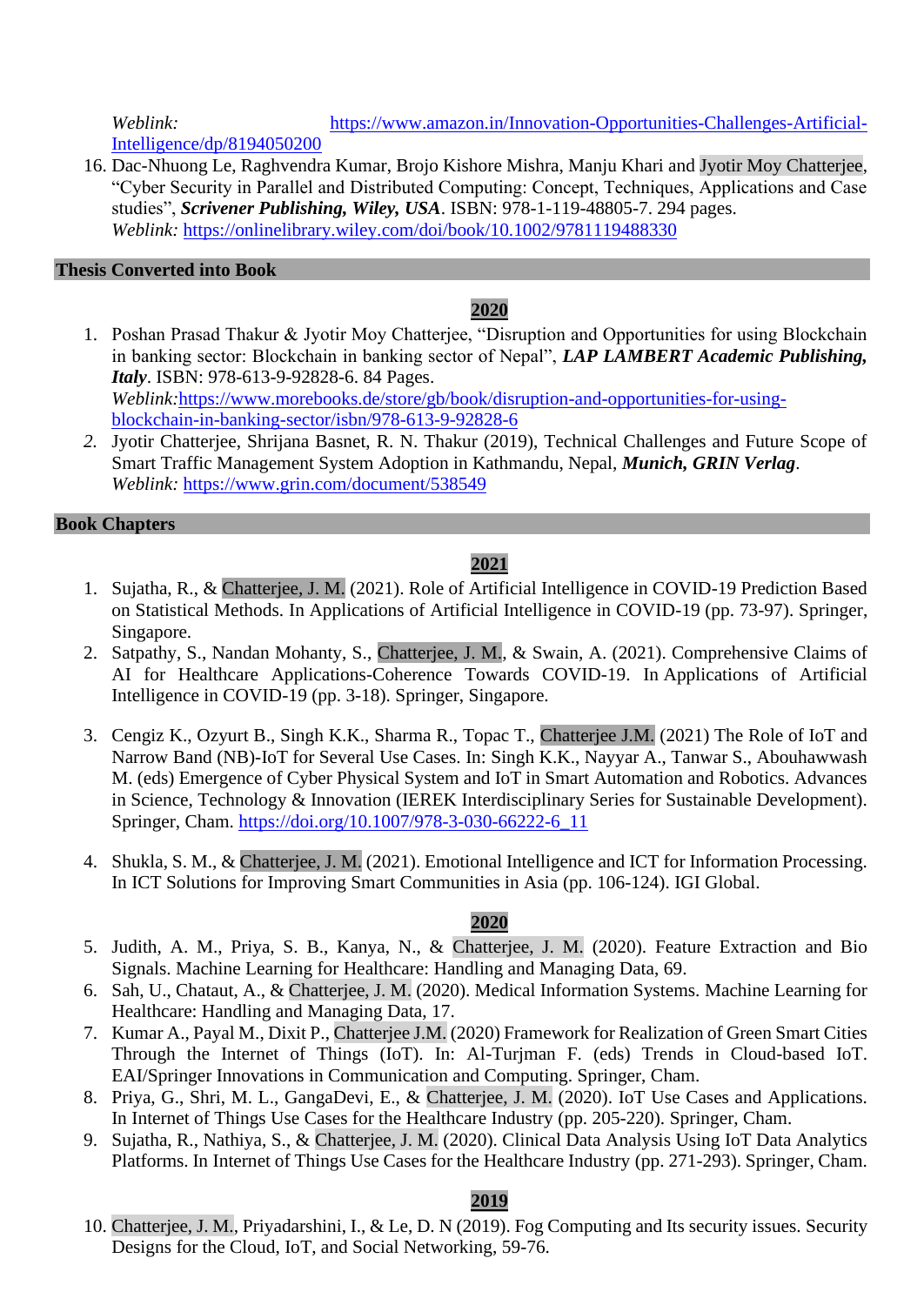- 11. Garg, S., Chatterjee, J. M., & Le, D. N. (2019). Implementation of Rest Architecture-Based Energy-Efficient Home Automation System. *Security Designs for the Cloud, Iot, and Social Networking*, 143-152.
- 12. M. Lawanya Shri, E. Ganga Devi, Balamurugan Balusamy, and Jyotir Moy Chatterjee (2019). *Natural Language Processing in Artificial Intelligence*. Brojo Kishore Mishra, Raghvendra Kumar. (eds.) Ontology-Based Information Retrieval and Matching in IoT Applications, Apple Academic Press (CRC Press).
- 13. S. Karthikeyan, Jeevanandam Jotheeswaran, B. Balamurugan, and Jyotir Moy Chatterjee (2019). *Natural Language Processing in Artificial Intelligence*. Brojo Kishore Mishra, Raghvendra Kumar. (eds.) Text Mining, Apple Academic Press (CRC Press).
- 14. Choudhuri, A., Chatterjee, J. M., & Garg, S. (2019). Internet of Things in Healthcare: A Brief Overview. *In Internet of Things in Biomedical Engineering* (pp. 131-160). Academic Press.
- 15. Solanki V.K., Makkar S., Kumar R., Chatterjee J.M. (2019). Theoretical Analysis of Big Data for Smart Scenarios. In: Balas V., Solanki V., Kumar R., Khari M. (eds) *Internet of Things and Big Data Analytics for Smart Generation. Intelligent Systems Reference Library*, vol 154. Springer, Cham. (Scopus).
- 16. Kumar, P. S., Kumar, A., Rathore, P. S., & Chatterjee, J. M. (2019). An On‐Demand and User‐Friendly Framework for Cloud Data Centre Networks with Performance Guarantee. *Cyber Security in Parallel and Distributed Computing: Concepts, Techniques, Applications and Case Studies*, 149-159.

#### **2018**

- 17. Jha, S., Son, L. H., Kumar, R., Khari, M., & Chatterjee, J. M. (2018). Electronic Wastage: Prospects and Challenges for the Next Generation. *In Handbook of e-Business Security. CRC Press*. *Taylor & Francis*.
- 18. Son, L.H., Tripathy, H.K., Acharya, B.R., Kumar, R., Chatterjee, J.M. (2018). Machine Learning on Big Data: A Developmental Approach on Societal Applications, *Big Data Processing Using Spark in Cloud, Springer Nature Singapore Pte Ltd*. (**Scopus**).

#### **Patents**

1. Pradeep Kumar Tiwari, Jyotir Moy Chatterjee, Bhagirathi Nayak, Tania Mahapatra, Awab Habib Fakih, Thirunavukkarasu K., P. Rajakumar, K Sampath Kumar, Ajay Shanker Singh, T. Ganesh Kumar, T. V. Ramana. **Real-Time Monitoring & Prediction System for Human Healthcare Parameters Using IoT Sensors**. Patent PI: IN201911041799, October 2019.

**Description:** The present invention disclosure is related real-time monitoring & prediction system for human healthcare parameters using IoT sensors. The objective of the present invention to provide overcomes the inadequacies of the prior art in human healthcare parameters monitoring & prediction system. This system comprises a health monitoring device, cloud storage, a cloud computing module and a computing device. The health monitoring device is used to measure different physiological parameters and bio-signals of the person, wherein the health monitoring device comprises plurality of Internet of things sensors to measure different biological and physical parameters (ECG, EMG, pulse rate, blood pressure, oxygen concentration, temperature) of the person.

#### **Online Published Articles**

- 1. Role of Artificial Intelligence in Post COVID-19 World <https://www.lbef.org/role-of-artificial-intelligence-in-post-covid-19-world/>
- 2. Materials informatics: Artificial Intelligence for materials discovery <https://www.lbef.org/materials-informatics-artificial-intelligence-for-materials-discovery/>
- 3. Cyborg: The Futuristic Artificial Intelligence approach <https://www.lbef.org/cyborg-the-futuristic-artificial-intelligence-approach/>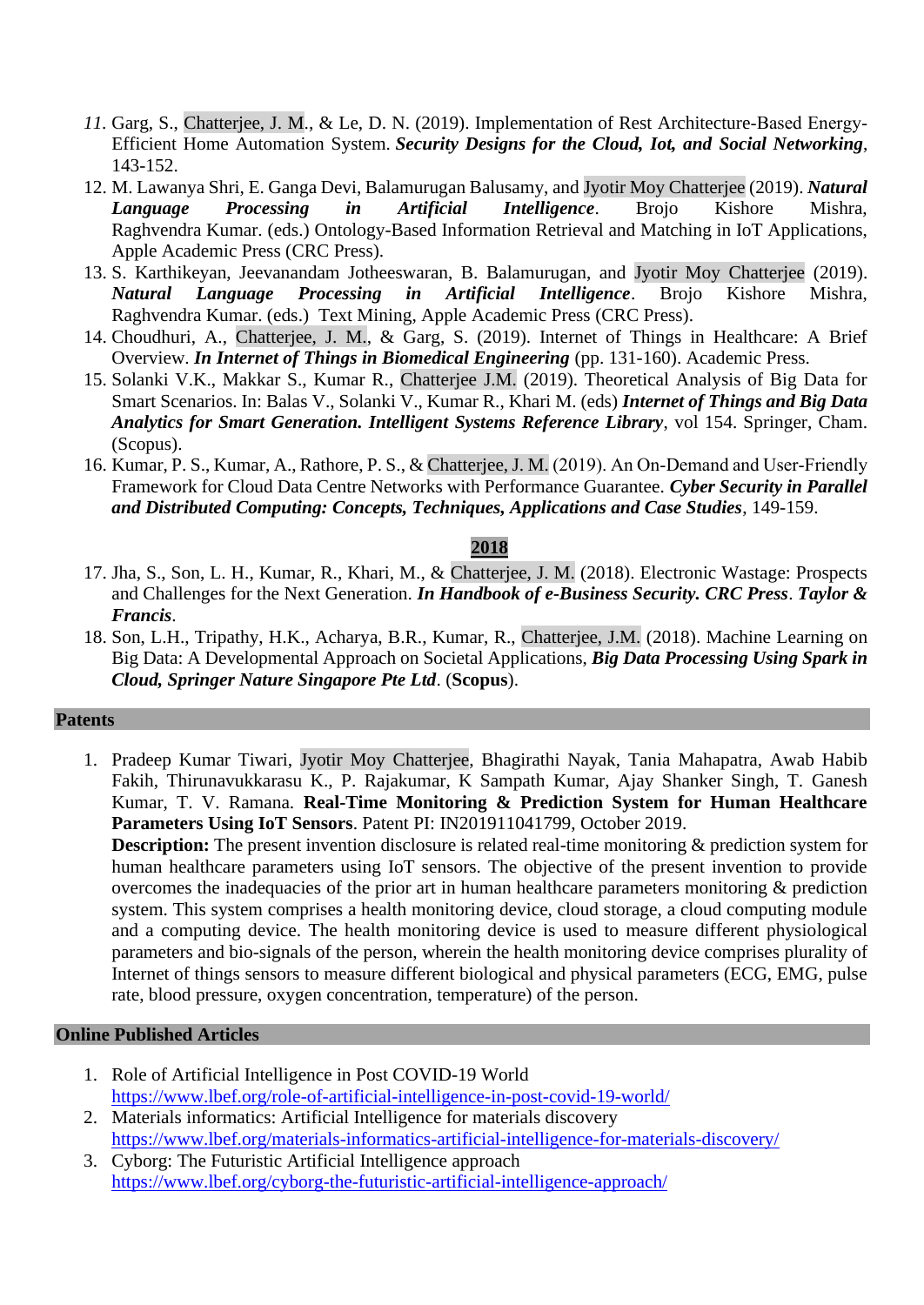- 4. Artificial Intelligence for Human Resource Operations <https://datascience.foundation/datatalk/artificial-intelligence-for-human-resource-operations>
- 5. Utilization of Data Mining in Human Resources <https://datascience.foundation/datatalk/utilization-of-data-mining-in-human-resources>
- 6. Material Informatics: A brief overview <https://datascience.foundation/datatalk/material-informatics-a-brief-overview>

## **Faculty Development Program & Webinar**

- 1. Attended International Webinar on "Man or Machine: AI for Pulmonary Abnormality Screening" by Machine Intelligence Research Labs, USA on August 13<sup>th</sup>, 2020.
- 2. Attended International Webinar on "Deep Learning (Partly) Demystified" by Machine Intelligence Research Labs, USA on August 13<sup>th</sup>, 2020.
- 3. Attended International Webinar on "Towards Blockchain based Collaborative Enterprise" by Machine Intelligence Research Labs, USA on August 10th, 2020.
- 4. Attended International Webinar on "Artificial Intelligence in Cloud Computing & Internet of Things" by Machine Intelligence Research Labs, USA on August 10th, 2020.
- 5. Attended International Webinar on "Dealing with Uncertainties in Data Processing: from Probabilistic and Interval Uncertainty to Combination of Different Approaches, with Application to Geoinformatics, Bioinformatics, and Engineering" by Machine Intelligence Research Labs, USA on July 30th, 2020.
- 6. 1-week FDP on Enhancing Programming Skill Using Advance CPP (C++) organized by Amity Institute of Information Technology, Amity University Patna from 6th to12th July 2020.
- 7. 1-day online webinar on "Power of Positivity in this Pandemic Phase" Conducted by "Science of Spirituality" (SOS) held on 2nd July 2020.
- 8. Attended 1-Week Online Lecture Series held on 12-16th June 2020 organized by Gautam Buddha University, Uttar Pradesh.
- 9. Attended International Web Conference on "Impact of COVID-19 on Library Resource Sharing by MIT, Aurangabad on 12-13th June 2020.
- 10. Attended Live Webinar on " Applications of AI in Healthcare: From Behavioral to Psychological Perspectives by Dayananda Sagar College of Arts, Science and Commerce, Bangalore on June 12th, 2020.
- 11. Attended Velammal Engineering College Webinar Series on "Revolutionary Challenges in Computational Intelligence & Impact on COVID-19 on 8-11th June 2020.
- 12. Attended Webinar on "Career in Management" by Sanskriti University on 09th June 2020.
- 13. Attended International webinar on "Effective use of ICT in Business & Education" conducted by IITM, New Delhi on June 08th, 2020.
- 14. Attended Modern Talk A National Webinar on Post Covid-19 Family Business Scenario Organized by Modern Group of Institution, Indore on 8th June 2020.
- 15. Attended Modern Talk A National Webinar On " Building resilience " Indian Firms and India Organized by Modern Group of Institution, Indore on 10<sup>th</sup> June 2020.
- 16. Attended webinar on "Transforming Humanity Through Sustainable Development" organized by Department of Applied Science, PIET, Jaipur on June 8-9<sup>th</sup>, 2020.
- 17. Attended E-Summit on "Progressing in COVID-19 World, The New Normal Session led by IIM Alumni by ITS, Ghaziabad on 7th June 2020.
- 18. Attended in National Level Webinar "Information Systems during and after the Covid-19" on 5th June 2020 organized by CMS, Jain (Deemed-to-be University).
- 19. Attended webinar on "INTRODUCTION TO MACHINE LEARNING AND DEEP LEARNING" Conducted on 05th June 2020 by Dr. M.G.R. Educational and Research Institute & IMARTICUS LEARNING.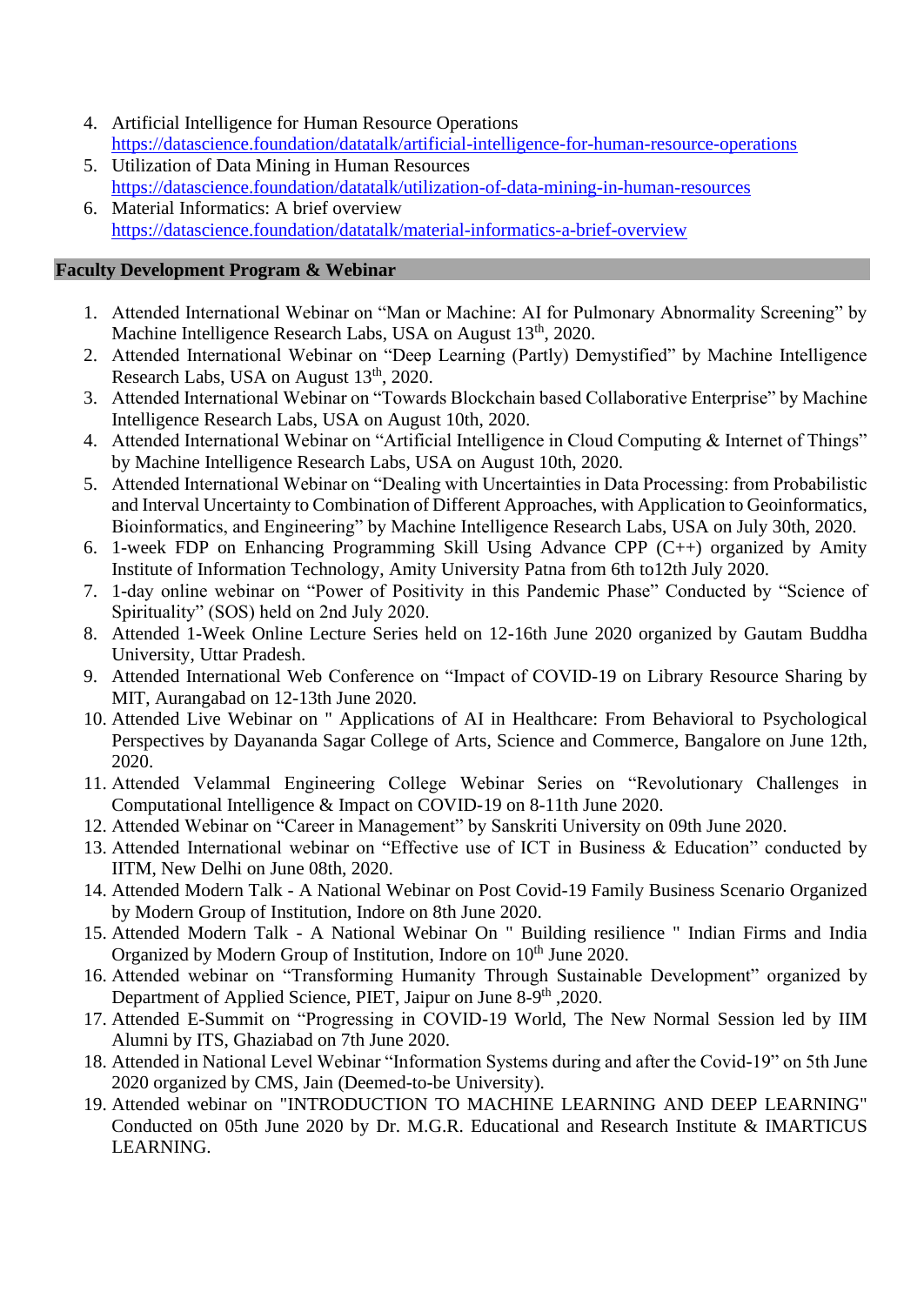- 20. Attended in International Level Online Panel Discussion on COVID-19 CRISIS: THE GLOBAL ECONOMY RESHAPING on 4th June 2020 organized by CMS, Jain (Deemed-to-be University), Bengaluru.
- 21. Attended webinar on "Machine Learning Model Deployment using Flask & other Techniques by DBIT, Bangalore on 4th June 2020.
- 22. 3 days international webinar on "Artificial Intelligence & Machine Learning" by Jayawant Institute of Management Studies, Pune on 3-5 June 2020.
- 23. 1-day International Webinar on "How to get Research Grant from UGC, AICTE" organized by MBITS  $&$  SMBS, Kerala on 9<sup>th</sup> June 2020.
- 24. Two Day e Faculty Development Program on "VIRTUAL TEACHING Learning MOODLE the Efficient way" organized by the Faculty of Humanities and Science, Dr. MGR Educational & Research
- 25. Institute, Adayalampattu Phase II Campus in association with The Institution of Engineers (India), Tiruvallur Local Centre on 29<sup>th</sup> May 2020 and 30<sup>th</sup> May 2020.
- 26. One Day webinar on "An Insight into Research and High impact Publications" Organized by Department of Information Technology, Francis Xavier Engineering College, Tirunelveli, Tamil Nadu on 30th May 2020.
- 27. One Day webinar on Art of Writing Research Paper held on May 29, 2020, organized by Department of Computer Science and Engineering, University School of Information and Communication Technology, Gautam Buddha University, Greater Noida, Uttar Pradesh, INDIA.
- 28. One Day webinar talk on " Digital Transformation Technologies "on 28<sup>th</sup> May 2020 Organized by Computer Society of India-Student Branch CGU Odisha.
- 29. One Day webinar on OUTCOME BASED EDUCATION Organized by the IQAC, Swarnandhra College of Engineering and Technology, Narsapur, Andhra Pradesh (28<sup>th</sup> May 2020).
- 30. Weekly Webinar Series on "Water Challenges during & Post COVID-19" organized by IIT Madras & ICCW Chennai from 7<sup>th</sup> to 28<sup>th</sup> May 2020.
- 31. One Day webinar on "Identification of Internet Suspect Criminals using Forensic Field True Traveler Kit" Organized by Department of Information Technology, Francis Xavier Engineering, College, Tirunelveli, Tamil Nadu on 27<sup>th</sup> May 2020.
- 32. One Day webinar on "Big Data in Cloud" Organized by Department of Information Technology in association with Institution's Innovation Council of Francis Xavier Engineering College, Tirunelveli, Tamil Nadu on  $25<sup>th</sup>$  May 2020.
- 33. One Day webinar "Computational Biomedical Image Analysis: Methods, Challenges & Applications" under the Online workshop of Rising Trends in Computer Science organized by U & PU. Patel Department of Computer Engineering on May 24, 2020.
- 34. One day Mentorship Session for Start-Ups: Series 4 by IGDTUW, Anvesha Foundation Delhi on 24<sup>th</sup> May 2020.
- 35. One Day National Level Webinar presented titled "Gender Implications of COVID-19 Pandemic" on May 23, 2020, organized by CMS, Jain (Deemed-to-be University).
- 36. One Day webinar on Artificial Intelligence & Machine Learning using Python organized by Department of Information Technology, Sengunthar College of Engineering, Tiruchengode -637 205  $(22<sup>nd</sup>$  May 2020).
- 37. One Day webinar "IoT and Artificial Intelligence" under the Online workshop of Rising Trends in Computer Science organized by U & PU. Patel Department of Computer Engineering on May 21, 2020.
- 38. One Day webinar on "Managing Stress and Anxiety through Artificial Intelligence organized by Trinity Institute of Professional Studies, Dwarka, New Delhi on 20<sup>th</sup> May 2020.
- 39. One Day webinar "Social Network Analysis" under the Online workshop of Rising Trends in Computer Science organized by U & PU. Patel Department of Computer Engineering on May  $20<sup>th</sup>$ , 2020.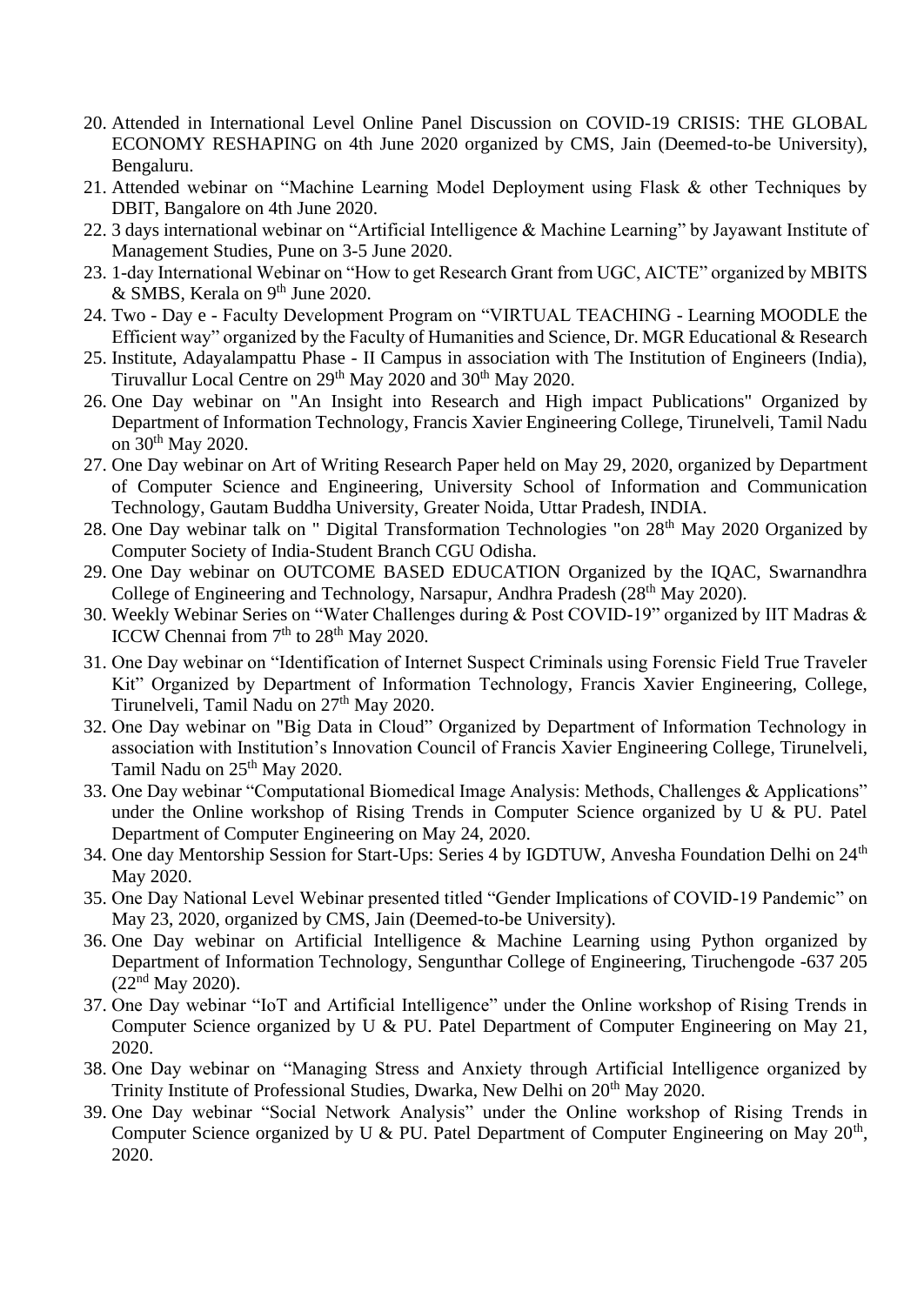- 40. Online Faculty Development Program on Migration of It Infra Using Cloud Organized by Department of Applied Science Under IQAC, PIET, Jaipur (20-21st May 2020).
- 41. One Day Faculty Development Program on "Challenges in Building Collaborations in Research and Innovation" organized by Faculty of Humanities and Science Dr MGR Educational & Research Institute, ADAYALAMPATTU PHASE -II CAMPUS, Chennai (09<sup>th</sup> May 2020).

## **Invited Talk**

- 1. *Webinar* organized by *Patan College for Professional Studies, Kathmandu, Nepal* on 29th November 2020 and delivered a talk on *IoT and its Application.*
- 2. *Webinar* organized by *Department of Computer Science & Engineering, Government Polytechnic, Purnea, Bihar* at on 04th July 2020 and delivered a talk on *Machine Learning and its Application.*
- 3. *Virtual Guest Lecture* organized by *School of Information Technology and Engineering, Vellore Institute of Technology, Vellore, India, on*  $10^{th}$  February 2020 and delivered a talk on *Machine Learning and its Application.*
- 4. **Resource Person** at *International Virtual Conference on Recent Trends in Machine Learning, Data Science and NLP* organized by *School of Information Technology and Engineering, Vellore Institute of Technology, Vellore, India, during* 17<sup>th</sup> September 2019 and delivered a talk on *Internet of Things & its application.*
- 5. **Resource Person** at *International Virtual Conference on Recent Trends in Machine Learning, Data Science and NLP* organized by *School of Information Technology and Engineering, Vellore Institute of Technology, Vellore, India, during* 16<sup>th</sup> September 2019 and delivered a talk on *Machine Learning and its Application.*
- 6. **Resource Person** at invited talk organized by *School of Information Technology and Engineering, Vellore Institute of Technology, Vellore, India, during* 9<sup>th</sup> September 2019 and delivered a talk on *Machine Learning and its real time applications.*
- 7. *Virtual Guest Lecture* organized by *School of Information Technology and Engineering, Vellore Institute of Technology, Vellore, India, on during 6<sup>th</sup> April 2019 and delivered a talk on Machine Learning and its Application.*
- 8. **Resource Person** at *International Virtual Conference on Recent Trends in Machine Learning, Data Science and NLP* organized by *School of Information Technology and Engineering, Vellore Institute of Technology, Vellore, India, during 6<sup>th</sup> April 2019 and delivered a talk on Machine Learning and its Application.*

#### **Journals Reviews Details**

- 1. **Reviewed** for **Air Quality, Atmosphere and Health**
- 2. **Reviewed** for **Journal of Software: Evolution and Process**
- 3. **Reviewed** for **Journal of Affective Disorders**
- 4. **Reviewed** for **Therapeutic Advances in Respiratory Disease**
- 5. **Reviewed** for **International Journal of Journalism and Mass Communication**
- 6. **Reviewed** for **International Journal of Computational Science and Engineering**
- 7. **Reviewed** for **Computers, Materials and Continua**
- 8. **Reviewed** for **Journal of Information Technology Research**
- 9. **Reviewed** for **Clinical Epidemiology and Global Health**
- 10. **Reviewed** for **Electrica**
- 11. **Reviewed** for **Journal of Engineering Science and Technology**
- 12. **Reviewed** for **Wireless Personal Communications**
- 13. **Reviewed** for **Complexity**
- 14. **Reviewed** for **International Journal of Information Security and Privacy**
- 15. **Reviewed** for **IAES International Journal of Artificial Intelligence (IJ-AI)**
- 16. **Reviewed** for **Microprocessors and Microsystems**
- 17. **Reviewed** for **Artificial Intelligence Review**
- 18. **Reviewed** for **World Journal of Radiology.**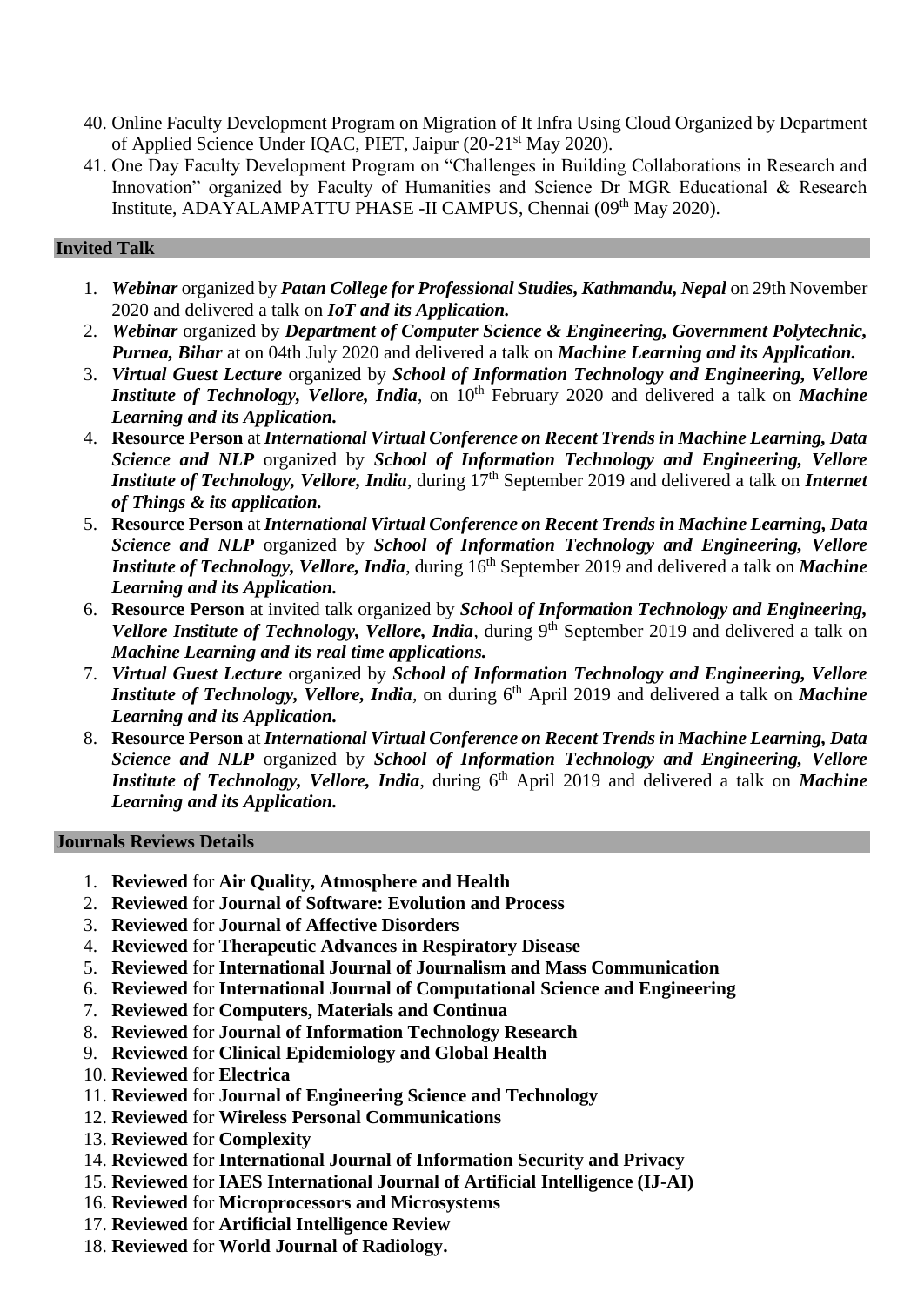- 19. **Reviewed** for **International Journal of Business Intelligence and Data Mining.**
- 20. **Reviewed** for **Journal of Testing and Evaluation.**
- 21. **Reviewed** for **International Journal of Advanced Computer Science and Applications.**
- 22. **Reviewed** for **BMC Medical Informatics and Decision Making.**
- 23. **Reviewed** for **Journal of Engineering Research and Reports.**
- 24. **Reviewed** for **Plos One.**
- 25. **Reviewed** for **Neural Processing Letters**
- 26. **Reviewed** for **International Journal of Systems Assurance Engineering and Management.**
- 27. **Reviewed** for **Computers & Security**
- 28. **Reviewed** for **Nature Scientific Reports (Springer-SCIE).**
- 29. **Reviewed** for **Stochastic Environmental Research and Risk Assessment (Springer-SCIE).**
- 30. **Reviewed** for **Expert Systems with Applications (Elsevier-SCIE).**
- 31. **Reviewed** for **Scientific reports (Nature-SCI).**
- 32. **Reviewed** for **The Science and Information (SAI) Organization (Scopus).**
- 33. **Reviewed** for **The Journal of Supercomputing (Springer-SCIE).**
- 34. **Reviewed** for **International Journal of Interactive Communication Systems and Technologies (IJICST-IGI Global).**
- 35. **Reviewed** for **Telecommunication Systems (Springer-SCIE).**
- 36. **Reviewed** for **Ad Hoc Networks (Elsevier-SCIE).**
- 37. **Reviewed** for **Multimedia Tools and Applications (Springer-SCIE).**
- 38. **Reviewed** for **Engineering with Computers (Springer-SCIE).**
- 39. **Reviewed** for **International Journal of Mathematical, Engineering and Management Sciences (SCOPUS).**
- 40. **Reviewed** for **IEEE Access (SCIE).**
- 41. **Reviewed** for **International Journal of Hyperconnectivity and the Internet of Things (IGI Global).**
- 42. **Reviewed** for **Journal of Real-Time Image Processing (Springer-SCIE).**
- 43. *Review Editor* in **Frontier of Artificial Intelligence (Fuzzy Systems) Journal**.
- 44. **Reviewed** for **International Journal of Fog Computing (IGI Global- Scopus).**
- 45. **Reviewed** for **International Journal of Big Data and Analytics in Healthcare (IGI Global-Scopus).**
- 46. **Reviewed** for **International Journal of Fuzzy System Applications (IGI Global- Scopus).**
- 47. **Reviewed** for **International Journal of Knowledge and Systems Science (IGI Global- Scopus).**
- 48. **Reviewed** for **Journal of Indian Society of Remote Sensing (Springer-SCIE).**
- 49. **Reviewed** for **International Journal of Electronics & Communications (Elsevier-SCIE).**
- 50. **Reviewed** for **Journal of Medical Systems** (**Springer-SCIE**).
- 51. **Reviewed** for **EAI Endorsed Transactions on Industrial Networks and Intelligent Systems (Scopus**).
- 52. **Reviewed** for **Elsevier Cognitive Systems Research Journal** (**Scopus**)
- 53. **Reviewed** for **International Journal of Electrical & Computer Engineering** (**Scopus**)
- 54. **Reviewed** for **ACM Computing Surveys Journal** (**SCI** indexed).
- 55. **Reviewed** for **Oriental Journal of Computer Science and Technology** (**UGC**).

## **Conference Reviews Details**

- 1. **Reviewed** for**International Conference on Information Systems and Computer Networks**
- 2. **Reviewed** for**International Conference on Soft Computing and Data Mining**
- 3. **Reviewed** for **International Conference on Cloud Computing and Internet of Things (CCIOT)**
- 4. **Reviewed** for**Indo-Taiwan International Conference on Computing, Analytics and Networks**
- 5. **Reviewed** for **Proceedings of the International Conference on Big Data Engineering and Technology - BDET**
- 6. **Reviewed** for **International Conference on Knowledge-Based and Intelligent Information & Engineering Systems**
- 7. **Reviewed** for**International Conference on Software Engineering and Applications**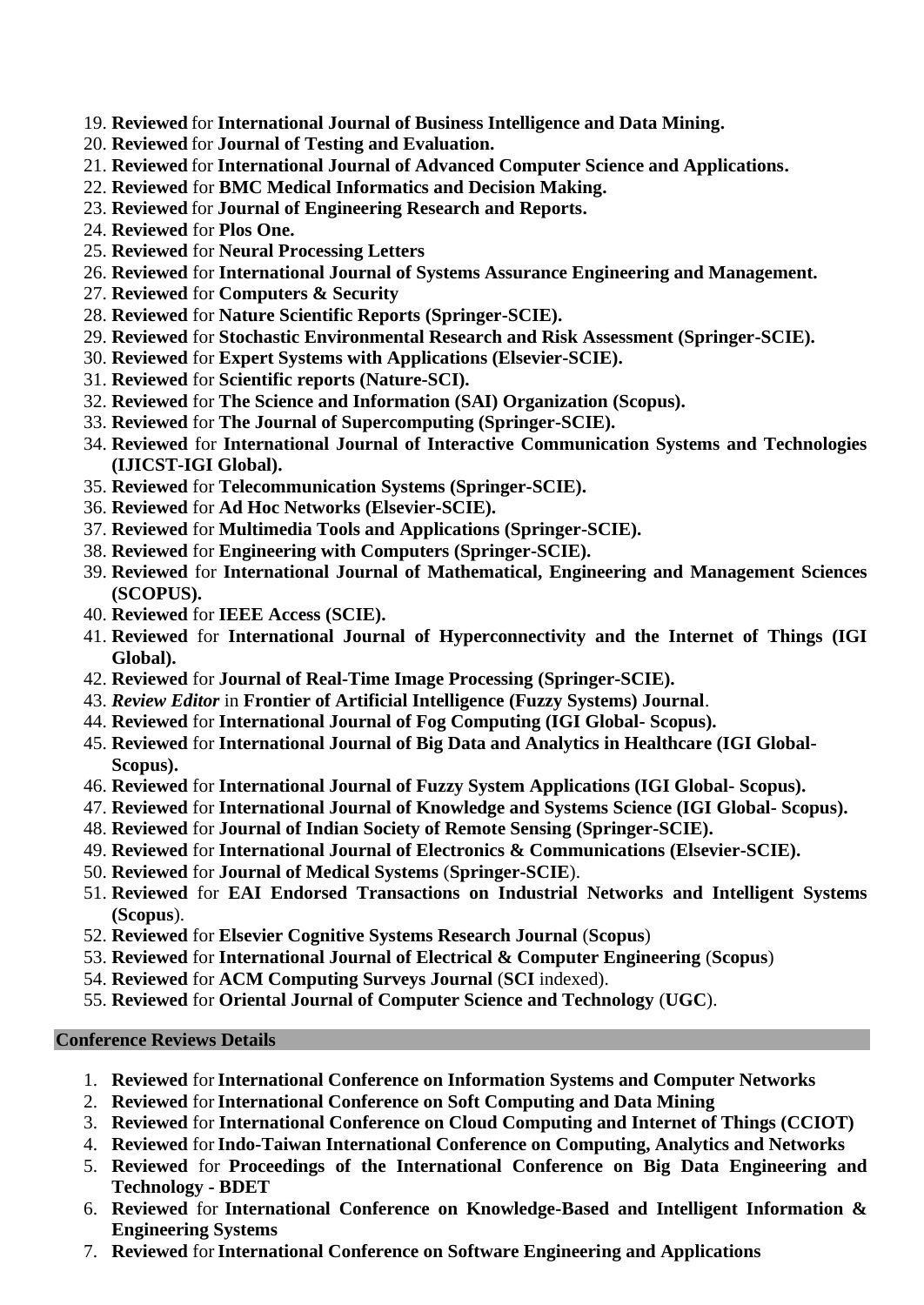- 8. **Reviewed** for **Proceedings of the Annual International Conference on Mobile Computing and Networking**
- 9. **Reviewed** for **IEEE International Conference on Computing, Communication and Security (ICCCS)**
- 10. **Reviewed** for**International Semantic Intelligence Conference**
- 11. **Reviewed** for **International Conference on Computing, Communication, and Intelligent Systems (ICCCIS)**
- 12. **Reviewed** for**International Journal of Management Science and Engineering Management**
- 13. **Reviewed** for **International Conference on Knowledge-Based and Intelligent Information & Engineering Systems**
- 14. **Reviewed** for **International Conference on Recent Trends in Computer Applications and Information Technology (Scopus).**
- 15. **Reviewed** for **International Conference on Emerging Trends in Information Technology- 2019 (Springer)**.
- 16. **Reviewed** for **5th IEEE International Conference on Advances in Computing & Communication Engineering (IEEE)**.
- 17. **Reviewed** for **International Conference on Social Networking and Computational Intelligence (SCI-2K19)**
- 18. **Reviewed** for **International Conference on Research in Intelligent & Computing in Engineering-2018 (IEEE).**
- 19. **Subject Expert** in *Sodh, Samiksha Aur Mulyankan Journal.* (**UGC** approved)
- 20. Served as **Co-convener** at **International Multidisciplinary Conference on Emerging Trends in Engineering, Science and Technology 2017.**

## **Editorial Board Membership**

- 1. *Editor* of **International Journal of Intelligent Communication, Computing and Networks.**
- 2. *Book Series Editor* of **Cyber Physical Systems: The New Era of Computing** at *(CRC Press Taylor & Francis Group).*
- 3. *Book Series Editor* of **Artificial Intelligence in Smart Healthcare Systems** at *(CRC Press Taylor & Francis Group).*
- 4. *Book Series Editor* of **Machine Learning in Biomedical Science & Healthcare Informatics** at *(Scrivener Publishing-Wiley).*
- 5. *Guest Editor* at **Science Journal of Circuits, Systems and Signal Processing** for **Special Issue on Signal Processing and Intelligence.**
- 6. *Editorial Review Board member* in **Knowledge Publishing Group**.
- 7. *Editorial Review Board member* in **Journal of Information Technology Review (IGI Global-Scopus).**
- 8. *Editorial Review Board member* in **International Journal of Information Security and Privacy (IGI Global- Scopus).**
- 9. *Editorial Review Board member* in **International Journal of Big Data and Analytics in Healthcare (IGI Global-Scopus)**
- *10. Global Journal on Innovation, Opportunities and Challenges in Applied Artificial Intelligence and Machine Learning.*
- *11. Global Journal of Information Security and Cyber Criminology.*
- 12. *Science Research Association***.**

## **Conference Committee Membership**

- 1. *International Advisory Committee-* 2nd International Conference on Future Communication & Computing Technology (ICFCCT-2021).
- 2. *Technical Programme Committee-* International Conference On Machine Intelligence & Data Science Applications (MIDAS-2021-Springer LNDECT).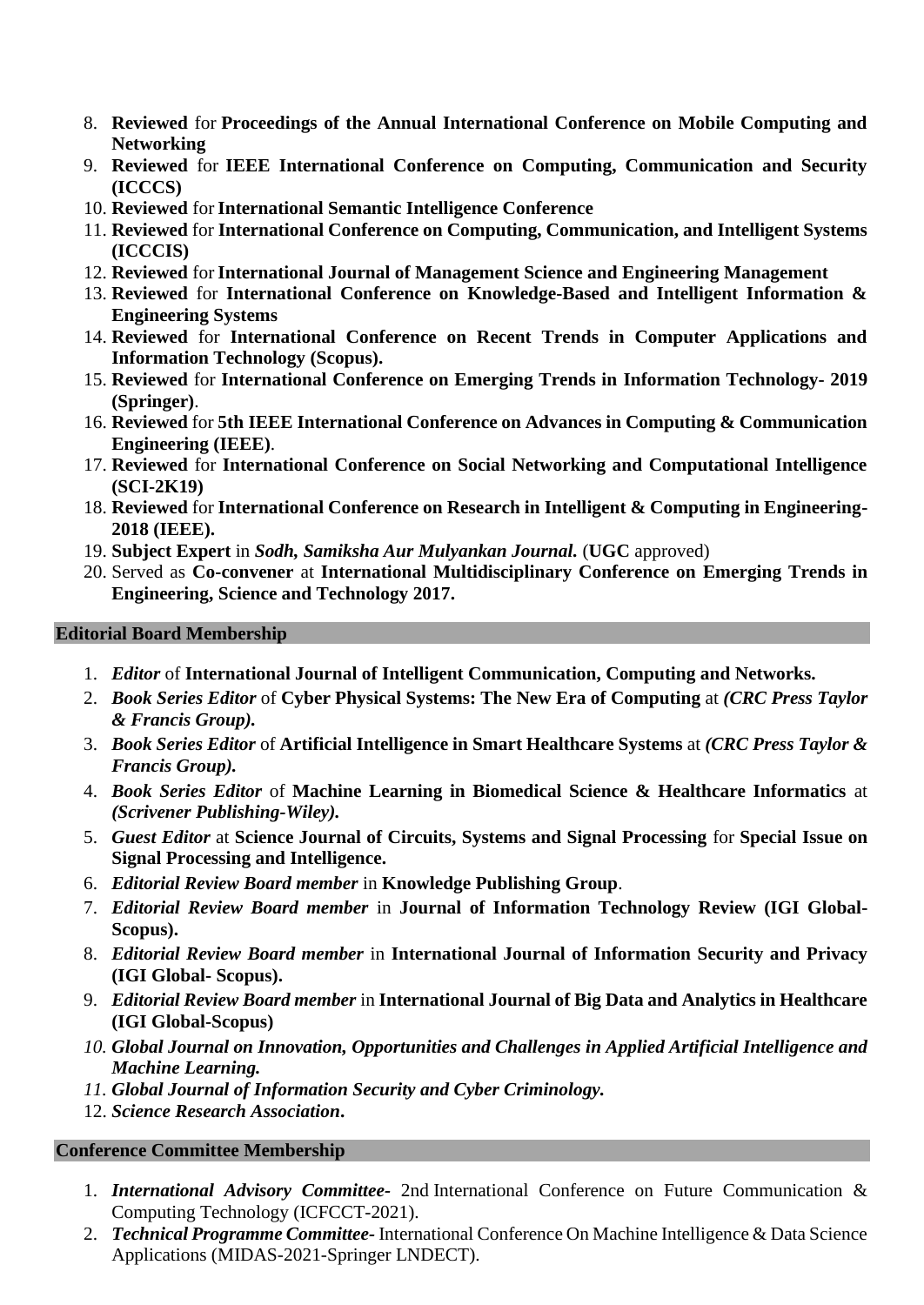- 3. *Program Committee Member* The 5th International Conference on Soft Computing & Data Mining (SCDM 2022- Springer LNNS).
- 4. *Scientific Committee Member* International Conference on Recent Challenges in Engineering Science and Technology (ICRCEST 21) Virtual mode (Web of Science & Scopus)
- 5. *International Advisory Committee* 9th International Conference on Recent Challenges In Engineering And Technology (ICRCET-21), Bali, Indonesia (Scopus)
- 6. *Technical Programme Committee***-** 3rd International Conference on Advances in Information Communication Technology & Computing (AICTC-2021, **Springer**)
- 7. *Technical Programme Committee***-** 5th International Conference on Information Systems and Computer Networks (ISCON-2021, **IEEE**)
- 8. *Outreach Committee* member of 3rd International Conference on Latest Trends in Engineering and Management (ICLTEM 2021-**Scopus**)
- *9. Publicity Committee* member of International Conference on Computing, Communication, and Intelligent Systems (ICCCIS 2021-**IEEE**)
- *10. International Programme Committee* member of KES STS 2021 SMART DIGITAL FUTURES 2021 (**Springer- SIST**).
- *11. Technical Committee* member 2021 3rd International Conference on Big Data Engineering and Technology, Singapore (**ACM Digital Library**).
- *12. Technical Committee* member 1st Odisha International Conference on Electrical Power Engineering, Communication & Computer Technology (ODICON 2021- **IEEE**).
- 13. **Technical Programme Committee- International (TPC)** Member in 4<sup>th</sup> International Conference on Data Management, Analytics and Innovation (ICDMAI2021- **Springer AISC**).
- *14. Publicity Chair* in International Semantic Intelligence Conference (**ISIC 2021- SPRINGER**)**.**
- 15. *Technical Programme Committee* in INTERNATIONAL CONFERENCE ON MACHINE INTELLIGENCE & DATA SCIENCE APPLICATIONS (MIDAS 2020-**Springer**)
- *16. Session Chair* at 1st Online International Conference on **"Rebuilding Bharat with Artificial Intelligence (AI) Interventions after COVID-19 Pandemic: Opportunity and Challenges"** at Gautam Buddha University, Greater Noida, U.P (02-03 May 2020).
- *17. Conference Committee* member at **2020 International Conference on Pattern Recognition and Intelligent Control** (ICPRIC 2020- **SCOPUS**).
- *18. Technical Programme Committee* member at 2020 International Conference on Computer Science, Engineering and Applications (ICCSEA-2020- **IEEE,** [http://www.icpric2020.org/news/4\)](http://www.icpric2020.org/news/4).
- *19. Organizing Committee* Member in International Conference on Advances in Engineering, Technology Contemporary Management and Multidisciplinary Trends (**ICAETCMMT-2020-SCOPUS**).
- 20. *Programme Committee Member in* 9th International Conference on Software Engineering and Applications (JSE 2020), Switzerland.
- 21. *Technical Programme Committee-International (TPC)* Member in 4<sup>th</sup> International Conference on Data Management, Analytics, and Innovation (ICDMAI2020- **Springer AISC**).
- *22. Technical Programme Committee (TPC)* Member at Sixth International Conference on Advances in Computing & Communication Engineering 2020. (**IEEE**)
- *23. International Programme Committee (IPC)* Member at 2nd KES International Symposium on Smart Transportation Systems 2020 (KES-STS-20- **Springer-SIST**).
- *24. Technical Programme Committee (TPC)* Member in Indo-Taiwan International Conference on Computing, Analytics and Networks 2020 **(IEEE).**
- *25. Technical Programme Committee* member at Innovation in Electrical Power Engineering, Communication, and Computing Technology (IEPCCT 2019-**Springer,**  [https://link.springer.com/content/pdf/bfm%3A978-981-15-2305-2%2F1.pdf\)](https://link.springer.com/content/pdf/bfm%3A978-981-15-2305-2%2F1.pdf)
- *26. Organizing Committee* Member in International Conference on Advances in Engineering, Technology and Contemporary Management Trends (**ICAETCMT-2019-SCOPUS**).
- *27. Technical Committee (TC)* member in 2nd International Conference on Recent Innovative Trends in Computer Science and Applications **(ICRITCSA-2019).**
- *28. Technical Programme Committee (TPC)* Member in 1st International Conference on Distributed Sensing and Intelligent Systems (ICDSIS2020- **Springer**).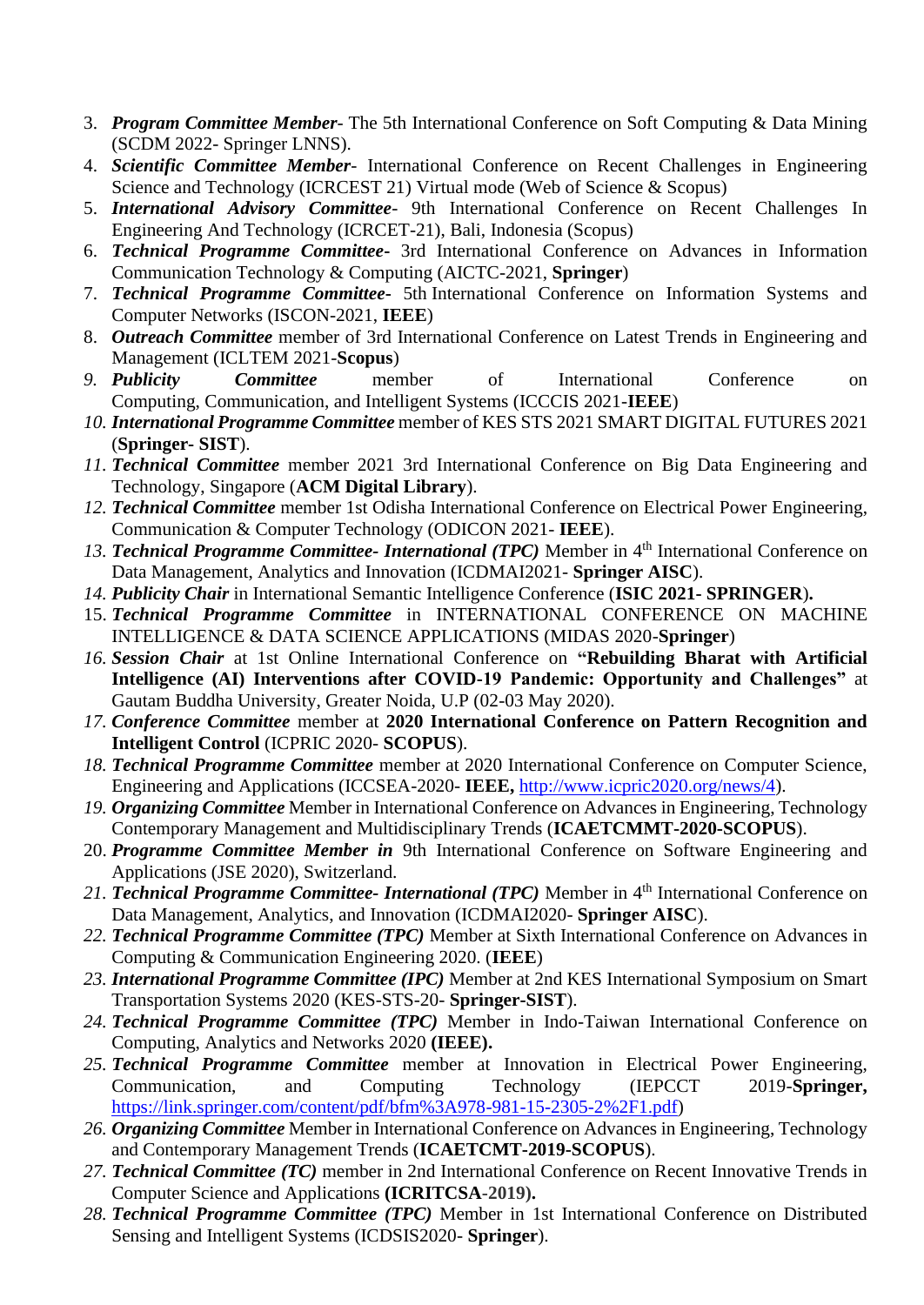- *29. Technical Programme Committee (TPC)* Member in International Conference on Recent Trends in IoT and Blockchain.
- *30. Session Chair* Special Session On "Blockchain Technologies: Challenges, Solutions and Applications" at 3rd International Conference on Advanced Informatics for Computing Research (ICAICR-2019 **Springer CCIS and ACM ICPS**).
- *31.* **Technical Programme Committee (TPC) – International** Member at 4th International Conference on Data Management, Analytics & Innovation.
- 32. *Publicity Chair* at International Conference on Advances in Information Communication Technology & Computing (**AICTC-2019 Springer and ACM).**
- 33. *Technical Programme Committee (TPC)* Member at 2019 2nd International Conference on Algorithms, Computing and Artificial Intelligence.
- 34. *Technical Programme Committee (TPC)* Member in IEEE International Conference on Intelligent Computing, Instrumentation and Control Technologies **(IEEE).**
- 35. *Technical Programme Committee (TPC)* Member in International Conference on Social Networking and Computational Intelligence (SCI-2K19 **Springer**).
- 36. *Technical Programme Committee (TPC)* Member in 5th IEEE International Conference on Advances in Computing & Communication Engineering (**IEEE**).
- 37. *International Review Committee (IRC)* Member at 1st International Conference on Advances in Electrical & Computer Technologies 2019 (ICAECT 2019*-* **Springer LNEE***).*
- 38. *International Programme Committee (IPC)* Member at 23rd International Conference on Knowledge-Based and Intelligent Information & Engineering Systems (**Scopus**)**.**
- *39. International Programme Committee (IPC)* Member at 2nd KES International Symposium on Smart Transportation Systems 2019 (KES-STS-19- **Springer-SIST**).
- 40. *Technical Programme Committee (TPC)* Member in 6<sup>th</sup> IEEE International Conference on Computing for Sustainable Global Development (INDIACom 2019-**IEEE**).
- 41. *Technical Programme Committee (TPC)* Member in International Conference on Emerging Trends in Information Technology (ICETIT-2019-**Springer LNEE**).
- 42. *Program Committee (PC)* Member in FICTA-2018 Special Session on "SCML18: Soft Computing and Machine Learning models for Bio-Medical Applications, Vietnam (**Springer**).

## **Membership of** *Professional* **Societies**

- *1.* **Associate Member** of *International Society for Development and Sustainability (ISDS).*
- 2. **Member** of *International Economics Development and Research Center (IEDRC)* Membership No: 90081539.
- 3. **Ambassador** of *Scientific Research Group of Egypt (SRGE)* for 2020-2021.
- 4. **Member** of *Centre for Cybersecurity Research & Innovation Nepal (CSRI)*.
- 5. **Member** of *Indian Academicians and Researchers Association (IARA)*Membership No: M / M 1160.
- 6. **Life Member** *of Scientific and Technical Research Association (STRA)* Member No.- STRA-M19843.
- 7. **Professional Member** of *IFERP (Institute for Engineering Research and Publication)* Member No.- PM7066563.
- 8. **Senior Member** in *ASR (The Asian Society of Researchers)* Member No.- R219030701.
- 9. **Editorial Board Member** in *IOSRD (International Organization of Scientific Research & Development)* Member No.- 1627.
- 10. **Member** of *IRSS (International Rough Set Society)*.
- 11. **Executive Member** of *IAASSE (International Association of Academicians Connecting Scholars, Scientists and Engineers)* Member No.- IAASSE10728
- 12. **Member** of *MEACSE (Middle East Association of Computer Science and Engineering)* Member No.-2342
- 13. **Member** of *IAENG (International Association of Engineers)* Member No.-208686.
- 14. **Associate Member** of *IRED (Institute of Research Engineers and Doctors)* Member No.- AM101000581870.